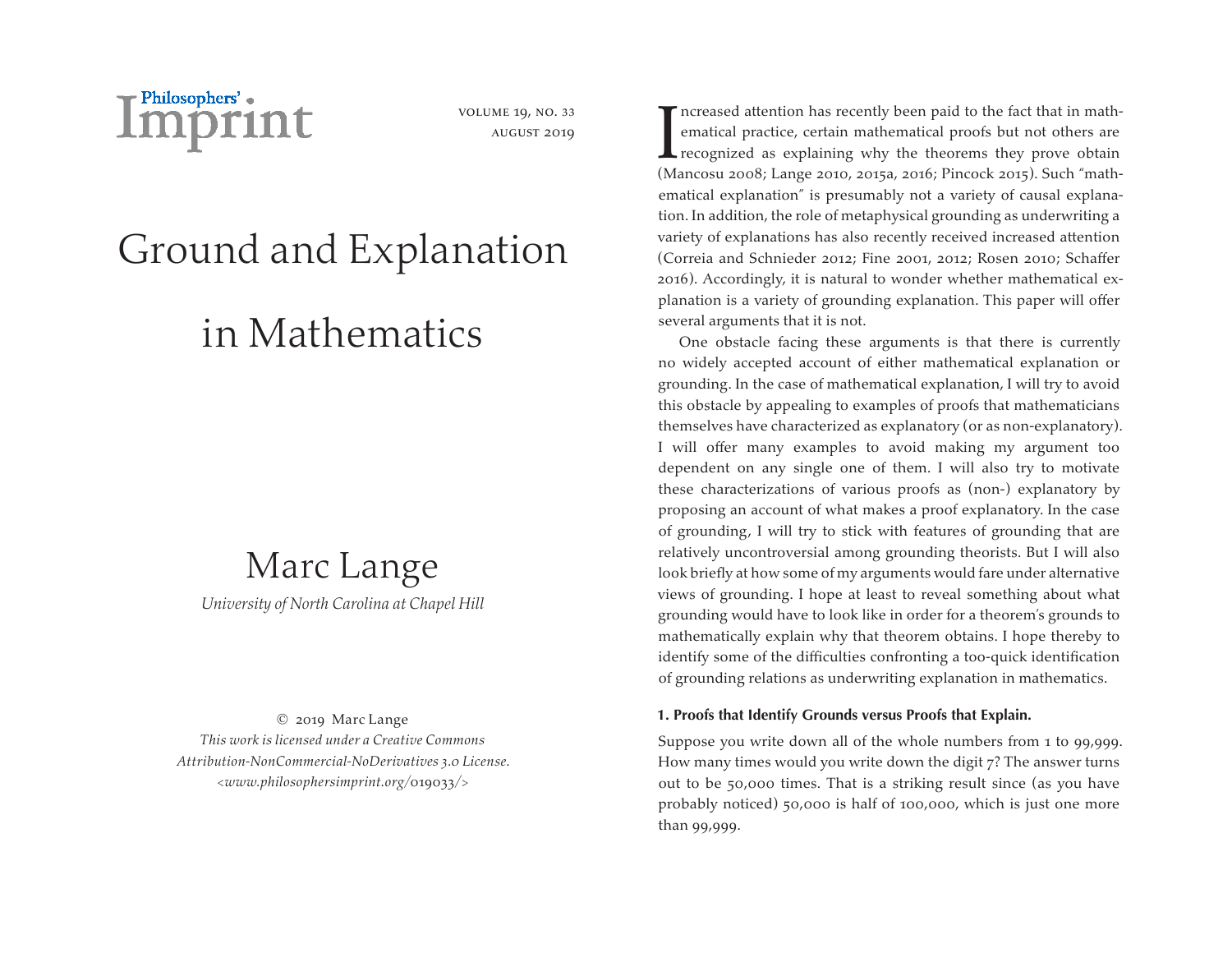One way to prove this result would be to list all of the whole numbers from 1 to 99,999; to note, for each entry in the list, the number of times the digit 7 appears in it; and to add these numbers of appearances, arriving at 50,000 in total. This proof, I maintain, gives *grounds* of the fact that 7 appears 50,000 times in total from 1 to 99,999. Here, I aim to be using the notion of "ground" in the manner intended by Fine (2001, 2012) and many other grounding theorists. On this view, a fact's grounds are whatever it is in virtue of which that fact obtains, and a truth-bearer (such as a proposition) is grounded in its truth-makers.

In particular, by regarding the fact that  $7$  appears  $50,000$  times in the list from 1 to 99,999 as grounded in facts about the individual appearances of 7's in that list, I am making the rough presupposition that a mathematical fact is grounded by the atomic (or negated atomic) truths to which one is led if one starts with that fact and moves "downward" to logically simpler truths in an obvious way, such as from universal facts (i.e., facts expressed by generalizations) to their instances and from conjunctions to their conjuncts.<sup>1</sup> This presupposition seems to lie behind many plausible-looking claims about the grounds of mathematical facts. For instance, this presupposition motivates regarding the fact that every number in the sequence 31, 331, ..., 3333331 is prime as grounded by the fact that 31 is prime, the fact that …, and the fact that 3333331 is prime. Likewise, this presupposition motivates regarding the fact that there is exactly one prime number between 12 and 15 (inclusive) as grounded in the fact 13 is prime but 12, 14, and 15 are composite. In the same way, it motivates regarding the fact that 7 appears 50,000 times in the list from 1 to 99,999 as grounded in facts about the particular locations where 7 appears (or does not appear) in that list.

Let's return to the ponderous proof that tallies every appearance of a 7 in the list of numbers from 1 to 99,999. That the number of 7's turns out to be almost exactly half of 99,999 is treated by this proof as if it just turned out that way as a matter of mathematical coincidence. Of course, it is mathematically necessary that the number of 7's is almost equal to half of 99,999; this result is obviously not a matter of chance. Nevertheless, as far as this proof shows, the fact that the number of 7's is almost equal to half of 99,999 arises from two unrelated facts: that there are 50,000 7's and that 50,000 is half of 100,000 (one more than 99,999). As far as this proof reveals, one of these facts is not responsible for the other and there is no important common reason behind both.<sup>2</sup> The proof arrives at the number of  $\overline{\gamma}$ 's without doing anything like taking half of 100,000. Thus, the proof makes it seem like sheer happenstance that the number of 7's is very nearly half of 99,999.

By contrast, consider this proof of the same result:

Include 0 among the numbers under consideration — this will not change the number of times the digit 7 appears. Suppose all the whole numbers from 0 to 99,999 (100,000 of them) are written down with five digits each, e.g., 1306 is written as 01306. All possible five-digit combinations are now written down, once each. Because every digit will take every position equally often, every digit must occur the same number of times overall. Since there are 100,000 numbers with five digits each — that is, 500,000 digits — each of the 10 digits appears 50,000 times. That is, 100,000 x  $\frac{1}{2}$  /10 = 50,000. (Dreyfus and Eisenberg 1986,  $3^3$ 

This proof does not specify where in the list of numbers each 7 appears; it does not give the result's ground. Nevertheless, this proof is more illuminating than the first one in that it *explains why* the number of

3. Thanks to Manya Sundström for calling this article to my attention.

<sup>1.</sup> My thanks to a referee who urged me to be more explicit about these presuppositions concerning grounding and offered this formulation as a candidate for doing so. In the next section, I will consider briefly how my arguments would fare under an alternative picture of the grounds of mathematical facts.

<sup>2.</sup> There are many examples of mathematical coincidences, such as the fact that (in base 10) the 13th digit of  $\pi$  is equal to the 13th digit of *e*. For that example and more on "mathematical coincidence", see Lange (2010, 2016).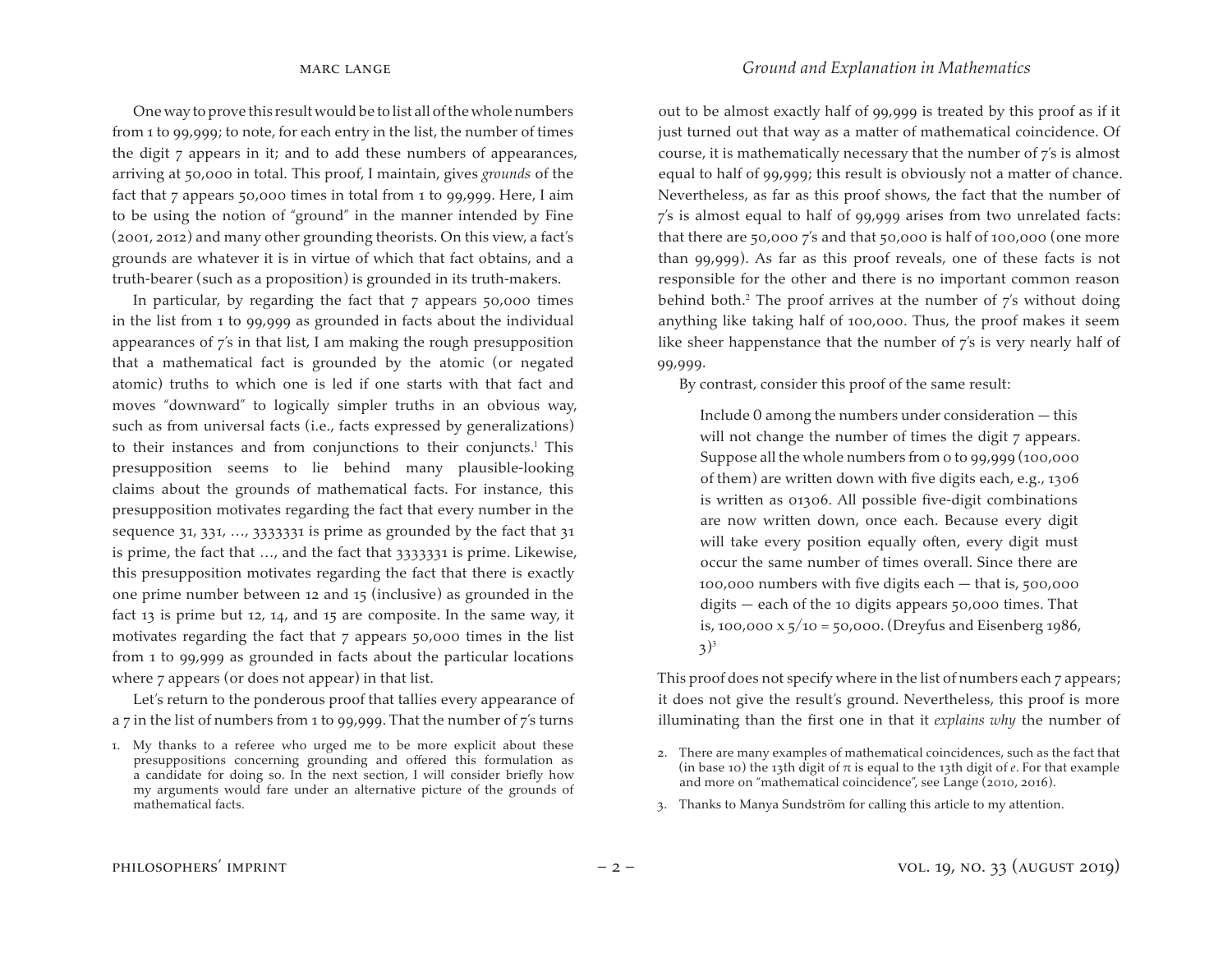7's is almost exactly half of 99,999. It reveals where the one-half of 100,000 comes from: There are 100,000 numbers being written down, there are 5 digits in each number, there are 10 options (in base 10) for each of these digits, and 5 divided by 10 is one-half. By virtue of this proof, I suggest, it is no mathematical coincidence that the total number of 7's is almost exactly half of 99,999.

In section 3, I will have more to say more about what *makes* the second proof explanatory, by contrast with the first proof. For now, my aim is simply to prompt you to appreciate that the first proof (unlike the second) does *not* explain why the result holds, despite giving the result's ground, whereas the second proof explains why the result holds despite failing to identify the result's ground.

It might be objected that although the first proof displays the result's grounds, this fact does not preclude the second proof from also doing so; a given fact can have many complete sets of grounds. For instance, a given fact's grounds can themselves have grounds, and the latter may then qualify as grounds of the given fact.<sup>4</sup> I have three replies to this objection. Firstly, part of what I regard this example as showing is that the grounds of a mathematical theorem do not automatically (that is, simply by virtue of being its grounds) explain it. Even if the second proof also gives the result's grounds, that the first proof gives its grounds without explaining why the result holds suffices to show that a theorem's grounds do not automatically explain it. If mathematical explanation worked by tracing the explanandum to its grounds, then it would be puzzling why the first proof does not qualify as a mathematical explanation. Secondly, it is not obvious why one should insist that the second proof gives the result's grounds. For instance, it is not the case that the second proof gives grounds of any of the various facts (namely, that the digit 7 appears nowhere in 1, … appears twice in  $7007$ , ...) that the first proof displays as grounding the result. Likewise, although plausibly the disjunction of two truths

4. Virtually all accounts of grounding regard grounding as transitive (Correia and Schnieder 2012, 32; Fine 2012, 56) — though see note 16 for one circumstance in which (according to Schaffer 2016) transitivity may be violated.

has distinct full grounds in each of the disjuncts (e.g., Correia and Schnieder 2012, 17; Fine 2012, 58), that precedent does little to suggest that the second proof and the first proof cite distinct full grounds, since the fact being explained is not a disjunction. The second proof might be construed as describing the result's grounds (the decimal expressions of the whole numbers from 1 to 99,999) at a high level of abstraction: in terms of the distribution of each digit in the list, without specifying where in the list each appears. But in the next section, as my third reply to the objection, we will see examples where explanatory proofs arguably do not even describe the result's grounds at some high level of abstraction. (That is because the explanatory proofs in those examples are "impure".)

In this paper, I will argue that the phenomenon on display in this example is widespread: Many mathematical proofs that explain why some result holds fail to present the grounds of the theorem being proved and many mathematical proofs that present the grounds of the theorem being proved fail to explain why that theorem obtains. I will identify several reasons why grounds and explanations tend to come apart in mathematics.

To begin to show why this is typical, I will give another example.<sup>5</sup> Consider these two Taylor series:

 $1 / (1 - x^2) = 1 + x^2 + x^4 + x^6 + \dots$  $1 / (1 + x^2) = 1 - x^2 + x^4 - x^6 + \dots$ 

They have the same convergence behavior: For real *x*, each converges when  $|x| < 1$  but diverges when  $|x| > 1$ . That is a remarkable similarity, and it stands out especially strongly against the obvious difference between the two functions regarding  $x = 1$ : As their graphs (below) show, although one function goes undefined at  $x = 1$ , the other function behaves quite soberly there. That the two functions' Taylor series have the same convergence behavior might therefore seem to be utterly

<sup>5.</sup> This example has been discussed by Steiner (1978, 18−19), Waisman (1982, 29−30), and Wilson (2006, 313−314).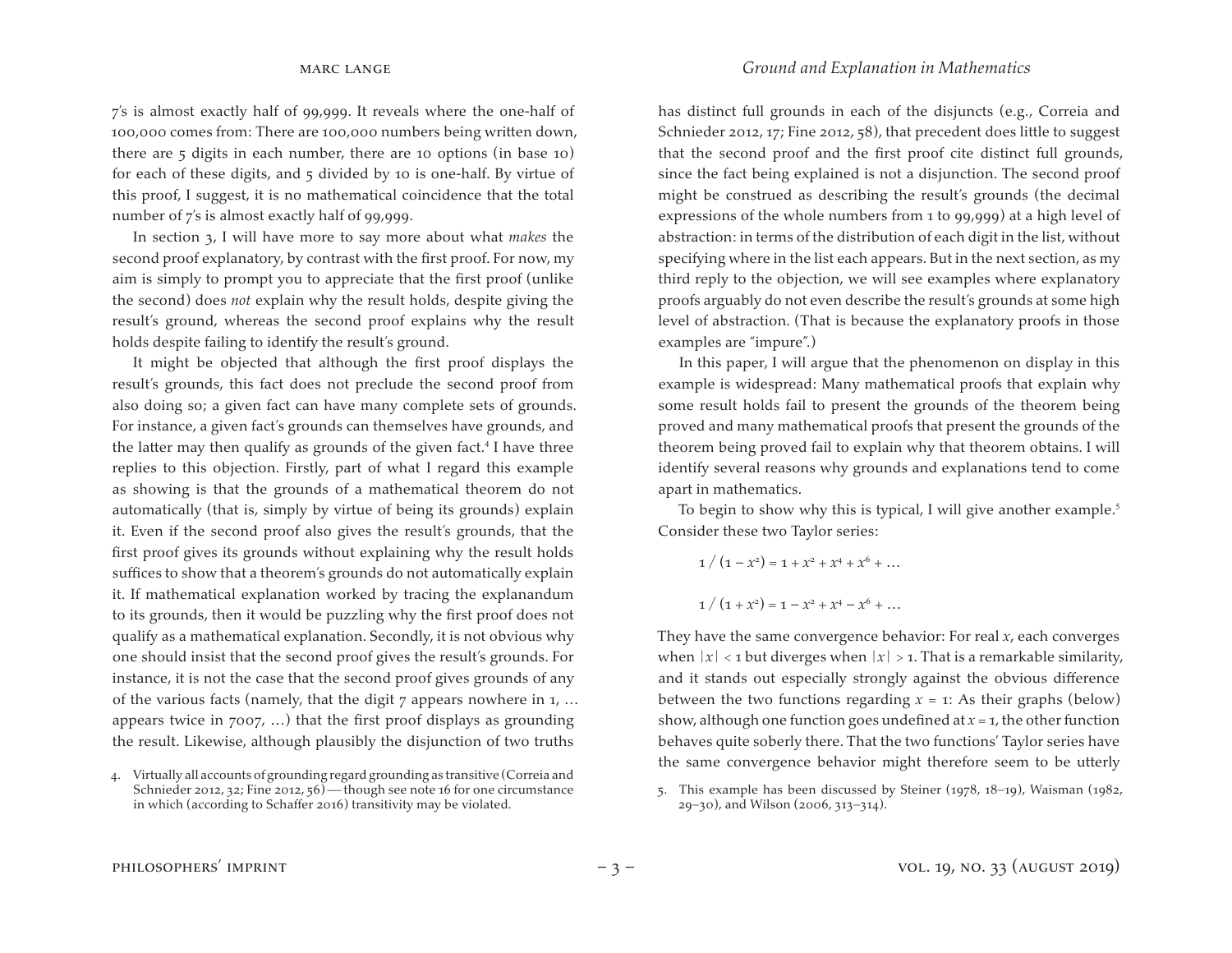coincidental, considering that the two functions appear to be quite dissimilar in other respects.



A *ground* for the fact that both series have this convergence behavior is that the first series exhibits this behavior and the second series does, too. A conjunction is grounded in its conjuncts.<sup>6</sup> A proof of the conjunction that gives entirely separate proofs of its two conjuncts does nothing to suggest that it is no coincidence that the two functions share this convergence behavior.

However, it is in fact no coincidence, as we discover by looking at matters on the complex plane. The "radius of convergence theorem" says that a complex Taylor series will converge at all and only the points within a certain radius of the origin on the complex plane:

*Radius of convergence theorem:* For any power series  $\sum a_n z^n$ (from  $n = 0$  to  $\infty$ ), either it converges for all complex numbers *z*, or it converges only for *z* = 0, or there is a number  $R > 0$  such that it converges if  $|z| < R$  and diverges if  $|z|$ > *R*.

The two Taylor series share the same convergence behavior because the two functions have another feature in common: They both go undefined at some point on the unit circle centered at the origin of the complex plane. This similarity explains why the two Taylor series behave alike. As mathematician Michael Spivak says, a proof of the convergence theorem "helps explain the behavior of certain Taylor series obtained for real functions" (Spivak 1980, 528), such as in the example I have mentioned. Thus, a proof that displays the *ground* of this mathematical result fails to explain why the result holds because such a proof fails to give the two functions' common convergence behavior the same proof from another feature that the two functions share  $-$  when, in fact, they can be so proved.

With the Taylor series example and the tallying 7's example, I have aimed (i) to argue that a mathematical fact's grounds do not, simply by virtue of grounding it, thereby explain why that fact obtains and

<sup>6.</sup> As Correia and Schnieder (2012, 17) report, this fact about a conjunction's grounds is widely acknowledged in the grounding literature (e.g., Fine 2012,  $63$ ; Schaffer 2016, 53). But shortly I will look briefly at an alternative view.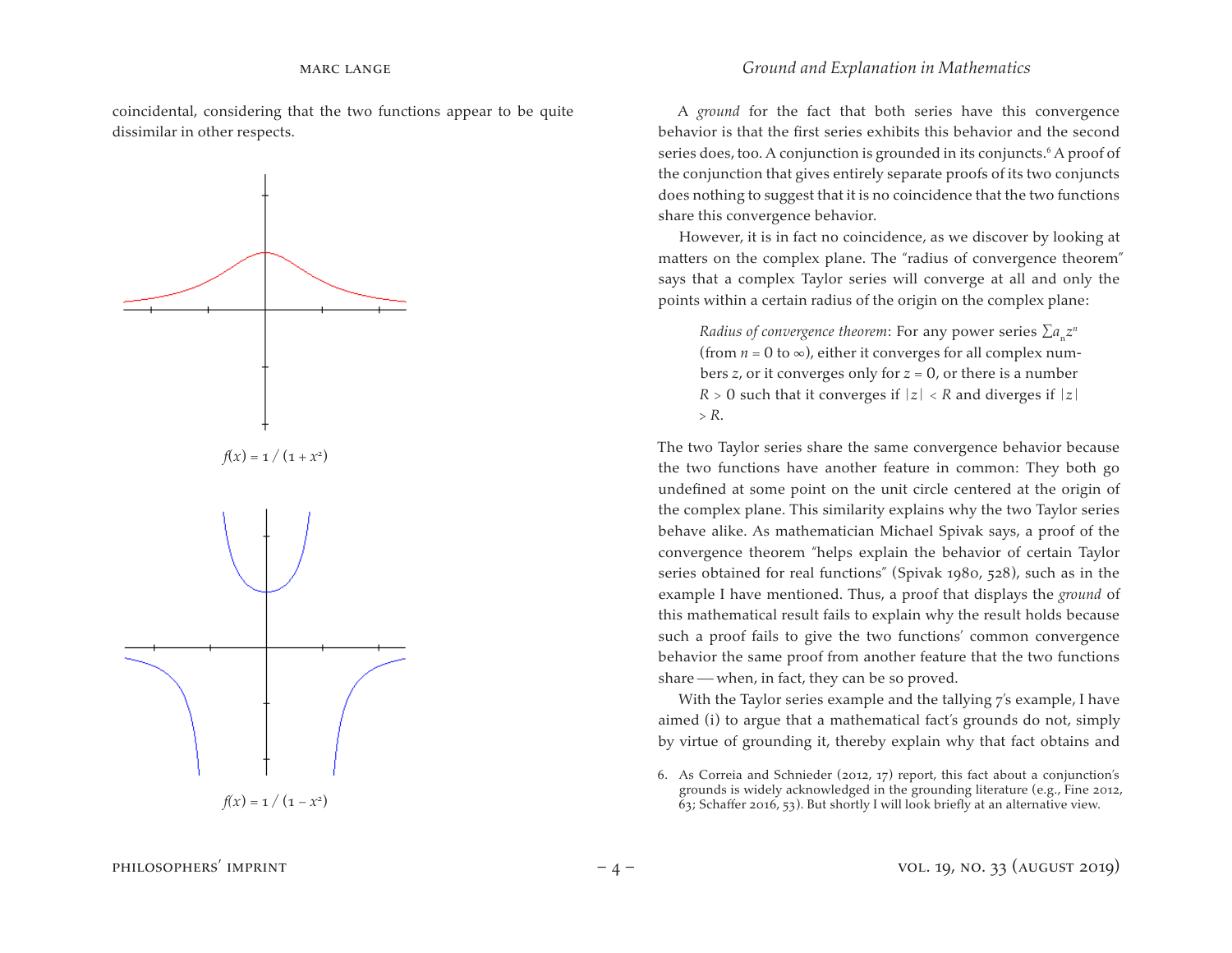(ii) to suggest that these two examples are typical in that oftentimes, a mathematical proof that specifies a fact's grounds fails to explain why that fact obtains whereas any explanation of the fact does not specify its ground. None of these claims (for which I will argue further) suggests that no proof identifying some mathematical fact's grounds ever explains why that fact obtains. But I contend that even in such a case, what makes a given proof explanatory is *not* that it identifies the grounds of what it proves.

In section 2, I will give some further examples that distinguish proofs that explain from proofs that specify grounds, and I will give some further reasons why explaining and grounding tend to come apart. In particular, I will focus on the fact that explanatory proofs need not exhibit purity, tend not to be brute force, and often unify separate cases by identifying common reasons behind them even when those cases have distinct grounds. In section 3, I will sketch an account of what makes a proof explanatory. I will then use that account to defend the morals I have drawn from the examples I have already given. In section 4, I will use that account of explanation in mathematics to give two further reasons why proofs that specify grounds tend not to be proofs that explain. In particular, I will argue that for many theorems, there is no proof that explains why they obtain, even though these theorems have grounds. I will also argue that the role that context plays in making a proof explanatory ensures that explanatory power frequently diverges from grounding (since, unlike having a certain explanation, a theorem's having certain grounds is insensitive to context).

The question this paper aims to address is whether a proof's power to explain what it proves stands in any general relation to its specifying the ground of what it proves. Accordingly, this paper takes for granted that in mathematical practice, certain proofs differ from others in the degree to which they explain why a given theorem holds.<sup>7</sup>

I will argue that a mathematical fact's grounds do not, by virtue of grounding it, explain why it obtains. We could nevertheless insist that grounds automatically explain in mathematics by making a bare stipulation: that grounds supply a *special kind* of explanation ("*grounding* explanations"). But this stipulation would not reveal that grounding is connected to explanation of the kind that figures in mathematical practice. That kind of explanation will be my exclusive focus throughout.

#### **2. Purity, Brute Force, and Unification.**

The proof that explains why the two Taylor series exhibit the same convergence behavior places the two Taylor series in a broader context by putting the two functions on the complex plane. By introducing imaginary numbers, the proof introduces concepts exogenous to the theorem being proved, since the original two Taylor series involve only real numbers. Thus, one lesson of the Taylor series example is that an *impure* proof can sometimes explain what it proves.

By a "pure" proof, I mean roughly a proof using only the concepts that are (in the sense I will clarify below)"intrinsic"(as mathematicians put it) to the theorem being proved so that "the resources of proof [are] restricted to those which determine [the theorem's] content" (Detlefsen 2008, 193).<sup>8</sup> Presumably, a proof giving the *grounds* of the theorem being proved must be a pure proof. An impure proof is commonly said to introduce "extraneous" concepts — that is, presumably, alien to the

<sup>7.</sup> For arguments that there is such a distinction (or matter of degree) of explanatoriness in mathematical practice, see Mancosu (2008), Lange (2016), and references therein. Pincock ( $2015, 11$ ) gives a brief argument (distinct from

any argument I will give) that for the theorem that the quintic is unsolvable, an explanatory proof does not supply the theorem's ground.

<sup>8.</sup> For more on purity, see Detlefsen (2008), Detlefsen and Arana (2011), and references therein. How to make "purity" precise is a topic for another paper (though see the next paragraph). Different readings of "purity" could come apart in some cases, but I will argue that even under a liberal reading of "purity" that deems the appeal to imaginary numbers to be a pure proof of the fact about the two Taylor series, this proof's "purity" does not contribute to making it explanatory.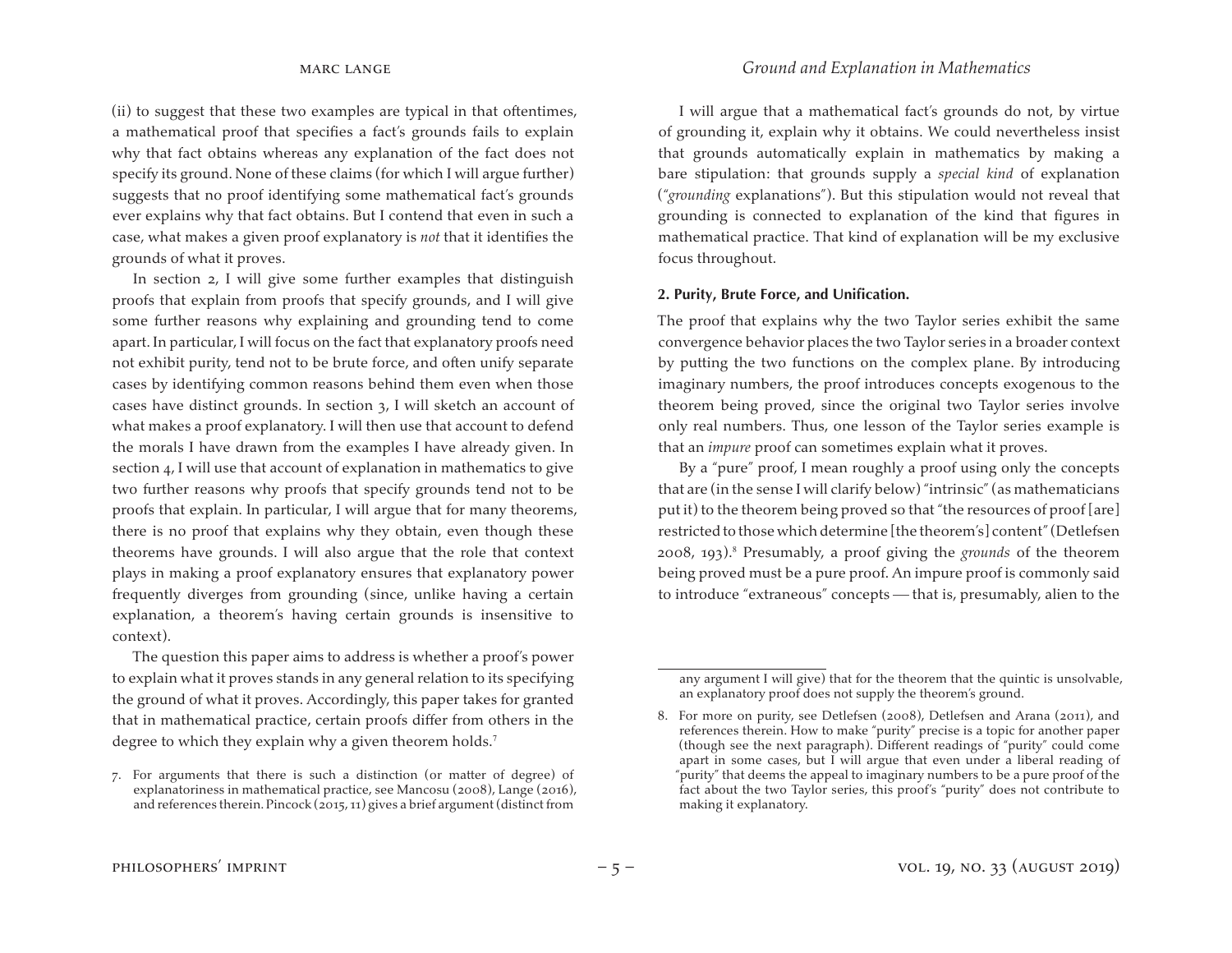theorem and its grounds. Nevertheless, mathematicians recognize that an impure proof is in some cases more explanatory than a pure proof.<sup>9</sup>

It might be objected that a proof giving the grounds of the theorem being proved need not be a pure proof. A concept could fail to figure in the theorem, in the definitions of the concepts figuring in the theorem, in the definitions of the concepts figuring in those definitions, and so on, and nevertheless figure in the theorem's ground (just as one could have mastered the concepts of heat, temperature, and so forth without having any grasp of the concept of the kinetic energy of random molecular motion). However, it seems to me that as "purity" is understood in mathematics, if a concept figures in the ground of some mathematical fact, then a pure proof of that fact can appeal to that concept. A "pure" proof does not mean a proof using only the concepts that figure in the theorem being proved, or in the definitions of the concepts figuring in the theorem, or in the definitions of the concepts figuring in those definitions, and so on  $-$  or just the resources that one needs to master in order to understand the theorem being proved. Even if one can master the notion of a real number without having mastered the core concepts of set theory, a pure proof of a fact about real numbers can appeal to sets  $-$  if facts about real numbers are grounded in facts about sets. Indeed, the demands of purity are sometimes understood in terms of grounding, as when Bolzano is understood as holding that pure proofs of theorems in analysis (e.g., of the intermediate value theorem) cannot appeal to geometrical concepts because truths of analysis are not grounded in truths of geometry (Detlefsen and Arana 2011, 4−5; cf. Bigelow 1988, 31). A pure

9. Besides the Taylor series case, there are many other examples where impure proofs explain what pure proofs failto explain.For example,Lange (2015a) has argued that mathematicians regard Desargues' theorem in two-dimensional Euclidean geometry as explained by a proof that not only introduces a third dimension that is exogenous to the theorem, but also puts the theorem in the context of projective geometry, which supplements Euclidean geometry with points at infinity (where parallels meet). This additional dimension and these points at infinity are extraneous to any theorem of Euclidean geometry. They are not involved in making it true. (However, the case is complicated; see Hallett 2008, 222−228.)

proof draws only on what is "intrinsic" to the theorem being proved, which automatically includes the theorem's grounds.

ItmightbeobjectedthatalthoughtheTaylorseriestheoremconcerns two series composed entirely of real numbers, a proof that appeals to imaginary numbers should still be regarded as pure by virtue of giving information about the theorem's grounds — because facts about the reals and facts about the imaginaries and all of the other complex numbers have the same grounds: in facts about sets. However, even if facts about the reals and facts about the other complex numbers are alike grounded in set theory, those grounds are not given by the proof of the Taylor series theorem that appeals to the radius of convergence theorem. That proof does not proceed by expressing the two Taylor series in set-theoretic terms, nor is the radius of convergence theorem typically (or ever, as far as I know) proved in that way. Furthermore, we do not have to know that facts about the reals and facts about the other complex numbers are all grounded in set theory (or even simply that they have the same grounds) in order to appreciate the explanatory power of the proof of the Taylor series theorem that proceeds through the complex numbers. (In the next section, I will sketch a proposal regarding the source of a proof's explanatory power that accounts for our capacity to recognize this proof's explanatory power without our having to regard all facts about reals and other complex numbers as grounded in the same place.) That we can recognize the proof's explanatory power without recognizing that all complex numbers are alike grounded in set theory suggests that the proof's explanatory power does not depend on the existence of that common set-theoretic ground making the proof qualify as pure.<sup>10</sup>

That an impure proof can be explanatory (even where there is a pure proof of the same theorem) shows that at least some mathematical explanations do not work by supplying information about the grounds of the theorem being explained. Insofar as mathematical explanations

<sup>10.</sup> For a powerful argument that the reduction of arithmetic to set theory is not explanatory, see D'Alessandro (2018).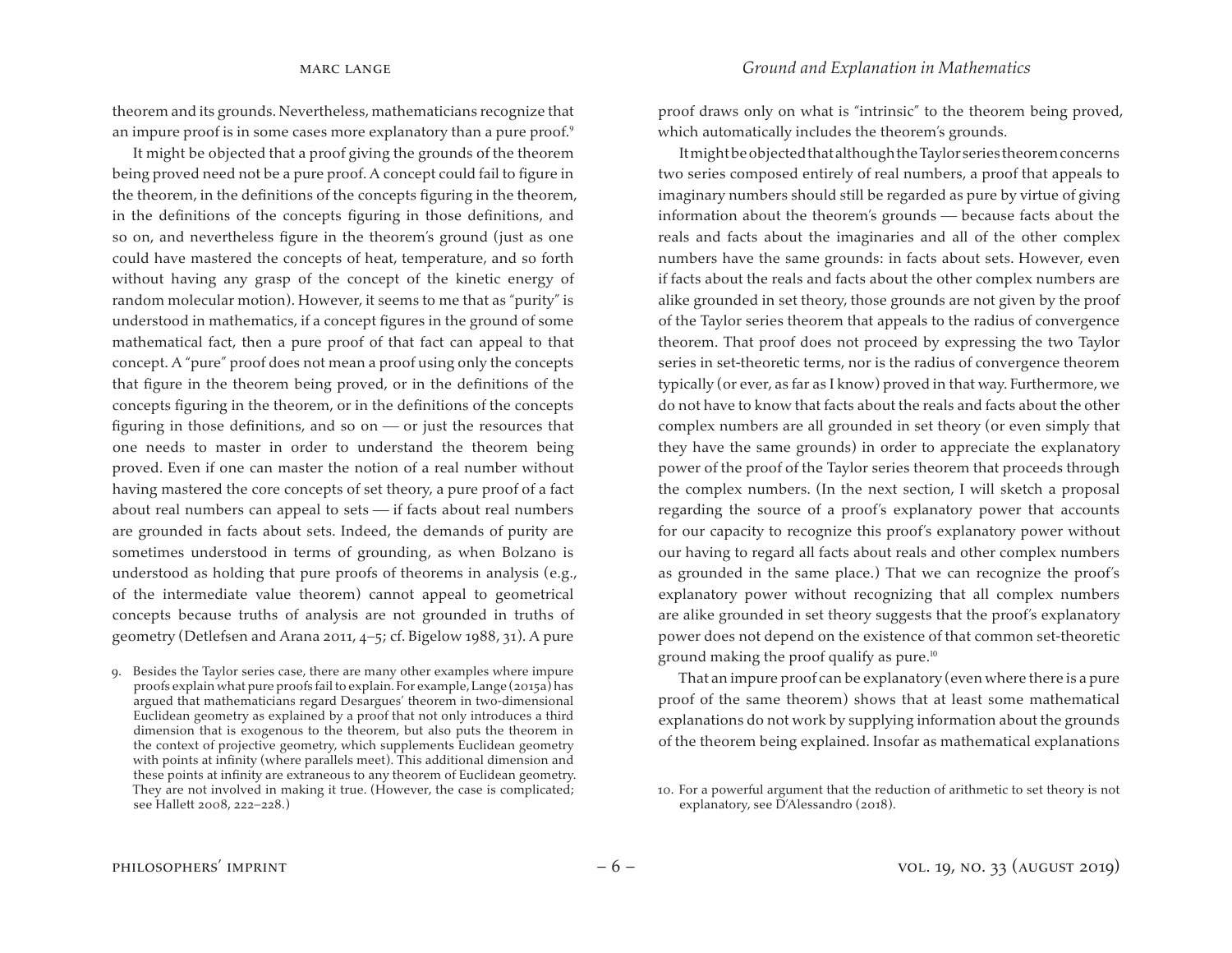are often impure, mathematical explanations often fail to specify the grounds of the theorem being explained.<sup>11</sup>

Arguably, a pure proof is roughly a proof that proceeds entirely from facts about the essences of the mathematical items figuring in the theorem being proved. For instance, the fact that *n*!/*k*!(*n*−*k*)! is an integer (for natural numbers *n* and *k* where  $n \ge k$ ) could be proved by showing that the formula gives the number of ways to choose a subset of *k* from a set of *n*. But because this proof does not proceed entirely in arithmetic terms, it is regarded by mathematicians as impure; the essences of all of the items figuring in the theorem are arithmetical. Some philosophers have held that if a fact follows from the essences of the items figuring in it, then that fact is grounded in facts about their essences. For instance, Rosen (2010, 119) suggests that the fact that every triangle has three angles is grounded in the fact that having three angles is part of what it is to be a triangle  $\frac{1}{1}$  is essential to triangularity. This view is an alternative (exclusively for those universal facts that are necessary) to the picture of the grounds of universal facts that I mentioned in the previous section, according to which universal facts are grounded in their instances.

Nevertheless, the explanatory proof of the Taylor series theorem does not proceed entirely from the essences of the items figuring in the theorem, because those essences do not involve imaginary numbers. That it is not unusual for explanatory proofs to be impure, even when

11. Although a proof's purity need not contribute to its explanatory power, purity is nevertheless a feature that mathematicians often seek and prize in proofs. Purity and explanatory power are both virtues in proofs, as are brevity, generalizability, simplicity, visualizability, theoretical fruitfulness, pedagogic value, and so forth. With so many (perhaps incommensurable) virtues, there may be no sense in which one proof is "better", all things considered, than another.

 Nothing I have said has ruled out the possibility that in some cases, a proof's purity does contribute to its explanatory power  $-$  or, at least, that searching for a pure proof is a useful heuristic for finding an explanatory proof. (Detlefsen and Arana (2011, 8, fn. 31) give an example where a pure proof is sought and this search is cited as a possible means for finding an explanatory proof.) In the same way, the search for a visualizable proof may sometimes be a useful heuristic for finding an explanatory proof. Nevertheless, purity (and visualizability) would remain distinct virtues from explanatory power.

there are pure proofs of the same theorem, shows that even under the view that a fact can be grounded in essences, it often happens that a mathematical proof specifying a fact's grounds fails to explain why that fact obtains, whereas an explanation of the fact does not specify its ground.

To suggest how common it is for mathematicians to regard an impure proof as explanatory, I would like to consider briefly another theorem in Euclidean geometry: that for any two circles, there is a line such that for any point on the line, the tangent from that point to one circle is equal to the tangent from that point to the other circle. This result holds whether the two circles intersect on the Euclidean plane in two points, in one point, or nowhere. These three cases must be proved separately if the proof is to be pure. Such a proof by cases makes it appear to be a coincidence that all three cases are alike in having such a line. But in fact, it is no coincidence. What makes it no coincidence is (roughly speaking) the existence of a *common* proof of all three cases. But that proof is impure: It involves points with imaginary coordinates, which fall nowhere on the Euclidean plane. The common proof is widely regarded as making the theorem no coincidence and as explaining why the theorem holds.<sup>12</sup> Nevertheless, since this proof uses imaginary coordinates, it fails to identify the theorem's grounds.

A proof that proceeds by dividing the theorem into three cases is usually carried out in coordinate geometry. It proceeds by assigning

12. The "common proof" proceeds by finding the line through the two points at which the circles intersect and then showing that for any point on this line, the tangent to one circle equals the tangent to the other. If the two circles intersect at no Euclidean points, then when we solve for the two points at which they intersect, we arrive at points with imaginary coordinates. For instance, if one circle is centered at (0,20) with radius 16 and the other circle is centered at (0,−15) with radius 9, then their equations are  $x^2 + (y-20)^2 =$ 16<sup>2</sup> and  $x^2 + (y+15)^2 = 9^2$ , which have common solutions (12*i*, 0) and (−12*i*,0). Although these intersection points have imaginary *x*-coordinates, the proof proceeds in exactly the same way as it does when the intersection points are on the Euclidean plane: The two points lie on the line  $y = 0$ , which is on the Euclidean plane, and for any point on this line, the two tangents are equal (Sawyer 1955, 180−181). I agree with Sawyer (1943, 232) that complex numbers reveal "the reasons for results which had previously seemed quite accidental".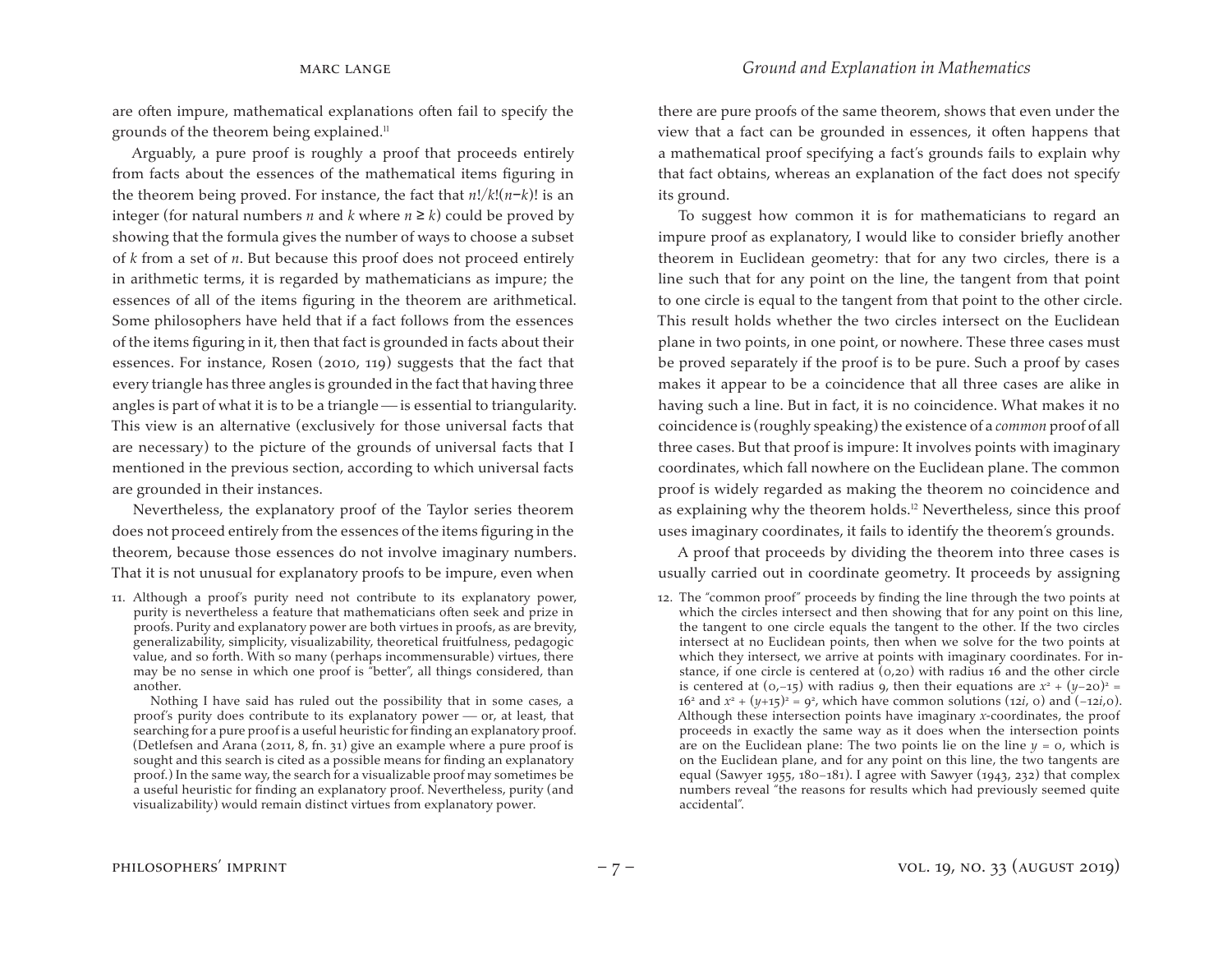coordinates to various points and then showing by calculation that the tangent from a point on the given line to one circle is equal to the tangent from a point on the given line to the other circle. It proceeds by (what mathematicians call) "brute force". Such examples<sup>13</sup> suggest that oftentimes, a proof that identifies the theorem's ground will be a brute-force proof and that oftentimes, brute-force proofs do not explain. They simply grind out the result from the essential properties of the set up. Their purity is not enough to make them explanatory. (In the next section, I will return to the tension between a proof's being explanatory and its proceeding by brute force.)

I have argued that some mathematical proofs are not explanatory, despite identifying the grounds of the theorem being explained, because they proceed by brute force from those grounds and thereby fail to reveal the way that the theorem's various cases are unified. Hence, the proof's identifying the grounds of the theorem being explained gets in the way of the proof's being explanatory. Another, indirect way to argue that this occurs in *mathematical* explanation is to show that the same thing happens sometimes in *scientific* explanation. One way for such an example to arise in science is for several derivative laws of nature to possess the same feature, where each of these derivative laws can be derived separately from its own grounds (that is, from the relevant fundamental laws) and where the various derivative laws differ in their grounds. The derivation thus treats the similarity among the derivative laws as a coincidence; it traces the derivative laws to no common source that accounts for their common feature. However, if the similarity among the various derivative laws is in fact no coincidence, then each of those laws exhibits the common feature for the same reason. A derivation from that source fails to identify the grounds of the derivative laws, but it explains why they are similar.

For example, gravitational and electrostatic forces are similar in that both conserve energy. The fact that gravitational forces conserve energy follows from the gravitational force law (and the laws of motion). A separate derivation from other fundamental laws shows that electrostatic forces conserve energy. These separate derivations identify the more fundamental laws in virtue of which it is true that each of these two interactions conserves energy. These more fundamental laws are the grounds of the fact that the two forces conserve energy. But these two separate derivations treat it as a coincidence that these two forces share this feature. In fact, many physicists have maintained that it is no coincidence: The two forces both conserve energy because every force has *got* to conserve energy (Lange 2016). Energy conservation arises from a fundamental spacetime symmetry meta-law that constrains the fundamental force laws (requiring them all to be invariant under arbitrary time translations) so that (within a Lagrangian framework) every fundamental force must conserve energy. Because gravitational and electrostatic forces both conserve energy for the same reason, it is no coincidence that they both do. The separate grounds of the two derivative laws fail to explain why they are alike in both conserving energy.

Scientific examples like this motivate giving a similar interpretation to various mathematical examples. Consider a result<sup>14</sup> regarding exponentiation (the binomial theorem) and a result regarding differentiation (the general Leibniz rule):

*A result regarding powers*: If *f* and *g* are numbers and *n* is a natural number, then the binomial theorem says that

$$
(f+g)^n = f^n + {n \choose 1} f^{n-1}g + {n \choose 2} f^{n-2}g^2 + \dots + {n \choose n-1} f g^{n-1} + g^n
$$

$$
= \sum_{k=0}^n {n \choose k} f^{n-k} g^k
$$

$$
(n)
$$

where  $\left\{ k \right\} = n! / k! (n-k)!$ 

14. I originally discussed this result in Lange 2015b, though not in connection with grounding's relation to mathematical explanation.

<sup>13.</sup> Coordinate geometry can likewise prove Desargues' theorem in twodimensional Euclidean geometry (see note 9) by "brute force".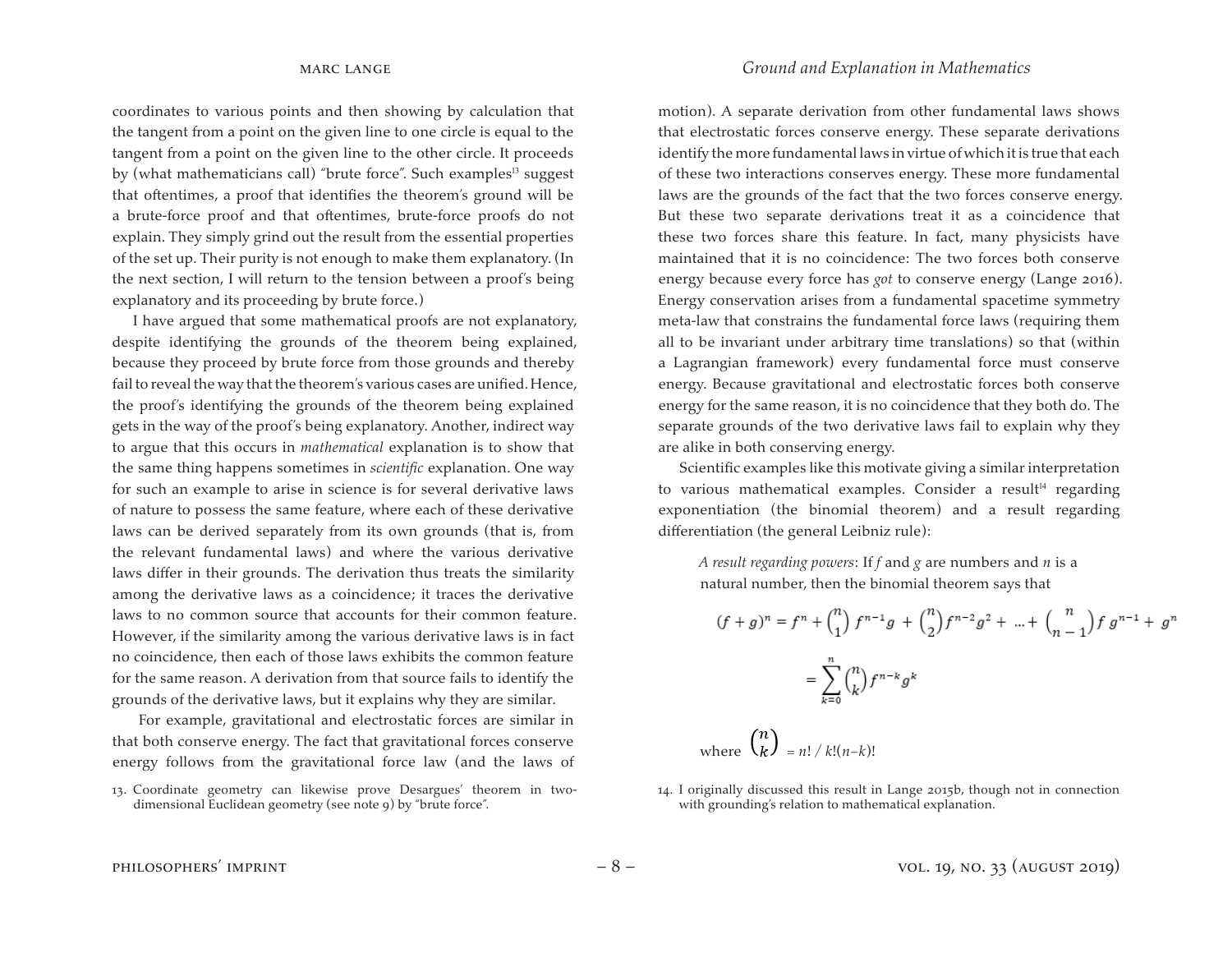*A result regarding derivatives:* If  $f(x)$  and  $g(x)$  are n-times differentiable functions of real numbers *x*, and if  $f<sup>(n)</sup> = (d<sup>n</sup>f)/$ (dx<sup>n</sup>) is the n<sup>th</sup> derivative of *f* (and the 0<sup>th</sup> derivative of *f* is *f*), then a generalization of the product rule ("general Leibniz rule") says that

$$
\begin{aligned} \text{(fg)}^n(x) &= g \frac{d^n f}{dx^n} + n \frac{dg}{dx} \frac{d^{n-1} f}{dx^{n-1}} + \frac{n(n-1)}{(1)(2)} \frac{d^2 g}{dx^2} \frac{d^{n-2} f}{dx^{n-2}} + \dots \\ &= \sum_{k=0}^n \binom{n}{k} f^{(n-k)}(x) g^{(k)}(x). \end{aligned}
$$

Leibniz noticed the striking analogy between these two results as early as 1695; he even argued in a 1697 letter to Wallis that his notation was better than Newton's because it makes this analogy more salient (Koppelman 1971, 157−158). As Koppelman (1971, 171) puts it, the similarity "certainly calls for an explanation". Johann Bernoulli wrote to Leibniz in 1695: "Nothing is more elegant than the agreement you have observed ... doubtless there is some underlying secret" (Leibniz 2004, 398).

The conjunction of these two expansion theorems is grounded in its conjuncts. We could derive the binomial theorem from its ground, involving what exponentiation is. We could likewise derive the general Leibniz rule from its ground, including what differentiation is. But Bernoulli recognized that those derivations do not supply the underlying "secret" he wondered about. These are two separate derivations; what a derivative amounts to plays no role in the ground of the binomial theorem. So these two separate derivations treat the analogy between these two results as a coincidence. But in fact, as Bernoulli suspected, the analogy has a common origin, and so the analogy is no coincidence. Its explanation in mathematics does not work by tracing the similarity's grounds.

As Gregory (1841, iv) put it, the similarity is not "founded on accidental analogy". Just as there is a common reason why both gravitation and electrostatic forces conserve energy, so there is a common reason why exponentiation and differentiation are alike in the respect exhibited by the expansion theorem. The two operations are alike in *this* respect because they are alike in obeying (what Gregory called) the same three laws of combination:

|                    | Regarding exponentiation | Regarding differentiation                                                                                                   |
|--------------------|--------------------------|-----------------------------------------------------------------------------------------------------------------------------|
|                    | a, f, and g are numbers  | $f(x,y)$ and $g(x)$ are functions                                                                                           |
| commutative law:   | $fg = gf$                | $\frac{\partial}{\partial x}$ $\frac{\partial}{\partial y}$ $f = \frac{\partial}{\partial y} \frac{\partial}{\partial x} f$ |
| distributive law:  | $a(f+g) = af + ag$       | $\frac{d}{dx}$ (f + g) = $\frac{d}{dx}$ f + $\frac{d}{dx}$ g                                                                |
| law of repetition: | $fthfm = fn+m$           | $\frac{d^n}{dx^n} \frac{d^m}{dx^m} f = \frac{d^{n+m}}{dx^{n+m}} f$                                                          |

From the fact that exponentiation obeys these three laws, the binomial theorem follows, and in the very same way, the product rule follows from the fact that differentiation obeys these three laws. Thus, as Gregory (1841, 237) put it, both of these results "depend only on the laws of combination to which the symbols are subject, and are therefore true of all symbols, whatever their nature may be, which are subject to the same laws of combination".<sup>15</sup> I interpret Gregory, in referring to "dependence", to be talking about mathematical explanation. The grounds of the two separate theorems do not combine to mathematically explain why their conjunction holds.<sup>16</sup>

- 15. Today we would put the point in terms of the expansion theorem holding of any commutative ring. (Presumably, Gregory is best understood as not literally meaning "symbols" here, since the same result could be expressed in many symbols, and in each case it would obtain for the same reason. Shortly I quote Boole, who does better in referring to the explanation as lying in common features of the two operations, exponentiation and differentiation, not of their symbols.)
- 16. Regarding the "dependence" of the expansion theorem on the three "laws of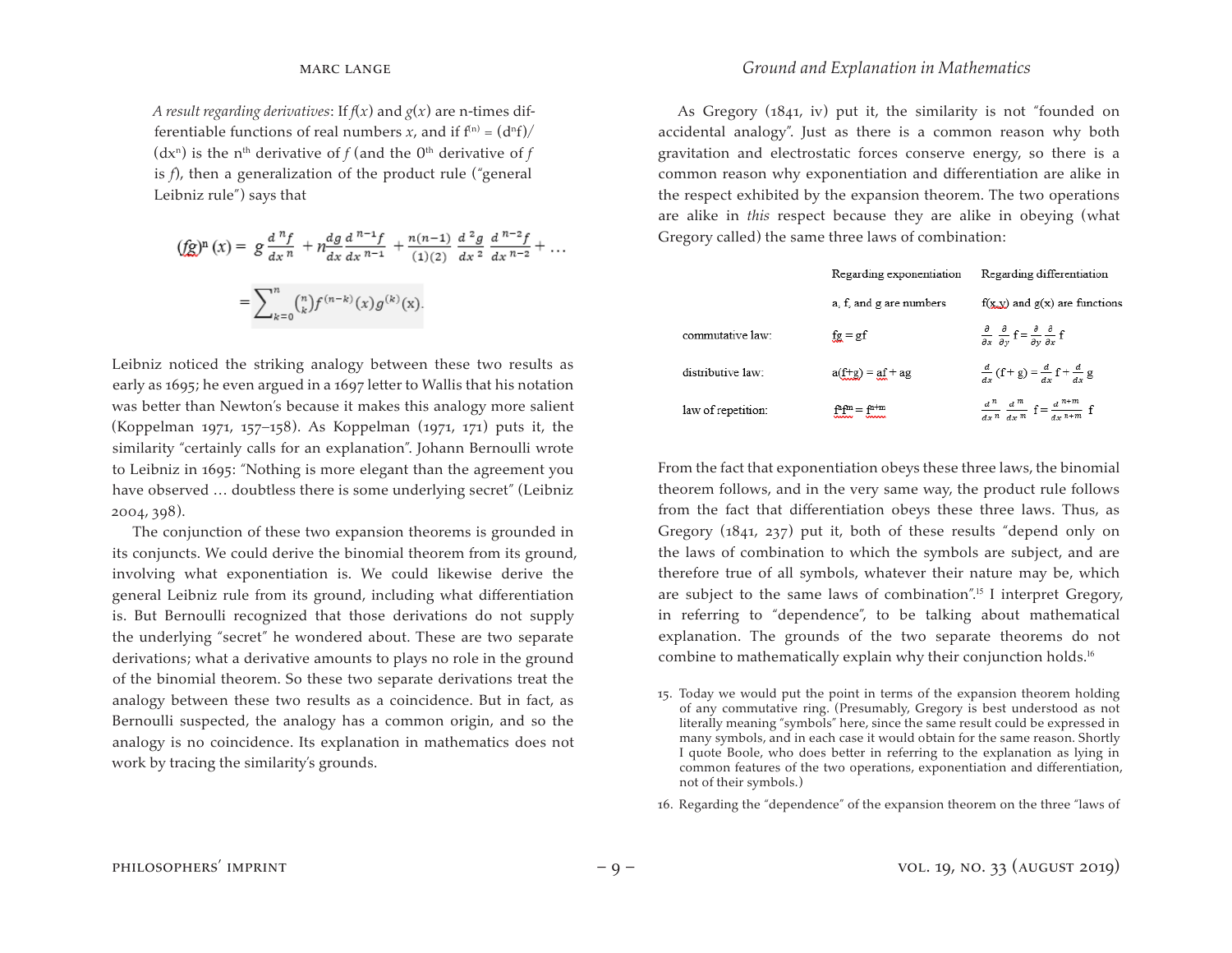Other commentators have made the same observations as Gregory. For example, François-Joseph Servois (1814−15, 142) said regarding the analogy, "It is necessary to find the cause, and everything is very happily explained". That the two operations obey the same laws of combination is, he said, "la véritable origine" (151) of the analogy between the two results. Separate, unrelated derivations of the two results would prove them and display their grounds, but would not explain why their conjunction holds. As Boole (1841, 119) said of the analogy deployed to solve a linear differential equation by solving an algebraic equation and then exchanging powers for derivatives:

The analogy … is very remarkable, and unless we employed a method of solution common to both problems, it would not be easy to see the reason for so close a resemblance in the solution of two different kinds of equations. But the process which I have here exhibited shows, that the form of the solution depends solely on … processes which are common to the two operations under considerations, being founded only on the common laws of the combination of the symbols.

Once again, I take the kind of "dependence" that Boole is talking about, where the binomial and general Leibniz rules "depend" only on the laws of combination, to be a kind of explanation that is not supplied by the grounds. Exponentiation and differentiation obey the same laws of expansion because they obey the same three laws of combination.

This example illustrates how grounds often fail to explain in mathematics for something like the same reason as grounds often fail to explain in science. As I mentioned at the end of section 1, we could simply stipulate that grounds, in virtue of being grounds, give a special kind of explanation: *grounding* explanation. But as we have seen, this is not explanation as it figures in mathematical practice.

It might be objected that exponentiation's obeying the three laws of combination grounds exponentiation's expansion theorem and that differentiation's obeying the three laws of combination grounds differentiation's expansion theorem. On this view, the fact that exponentiation and differentiation are alike with respect to obeying the three laws of combination both grounds and explains their being alike with respect to obeying the expansion theorem.

However, I see no reason (beyond the fact that the laws of combination entail the expansion theorem) to say that an operation's obeying the three laws of combination grounds its expansion theorem. I see no reason to resist the thought that just as each of the three combination laws for the operation is grounded separately in the operation's essence, so the expansion theorem is also grounded separately in the operation's essence  $-$  with none of these four helping to ground another. This characterization is supported by a comparison to the scientific case. A spacetime symmetry principle does not help to ground the fact that the gravitational force conserves energy. Rather, the gravitational force's essence (specified by the fundamental gravitational force law) grounds its conserving energy, and the force law neither helps to ground nor is partly grounded by a spacetime symmetry principle. That the gravitational force exhibits a certain spacetime symmetry (namely, that its force law is invariant

combination", one might initially be tempted to interpret Gregory and Boole (below) as talking about grounding. However, notice that Gregory and Boole emphasize that the expansion theorem depends *only* on the two operations' having those three "laws of combination" in common. The tacit contrast they are drawing is with the expansion theorem depending also on what those operations are − on (as Gregory puts it) the "nature" of exponentiation and the "nature" of differentiation. Now presumably, the fact that exponentiation, for instance, obeys a given law of combination is itself grounded in what exponentiation is. So if the "dependence" of the expansion theorem on the laws of combination were also a matter of grounding, then by the transitivity of grounding, the expansion theorem would also "depend" on the natures of exponentiation and differentiation, losing the tacit contrast that Gregory and Boole are drawing. (Virtually all accounts of grounding regard grounding as transitive (Correia and Schnieder 2012, 32), as long as any implicit contrasts properly line up (Schaffer 2016,  $55$ ) — that is, as long as the fact that G rather than G´ grounds the fact that H rather than H´, and the fact that H rather than H´ grounds the fact that J rather than J´.)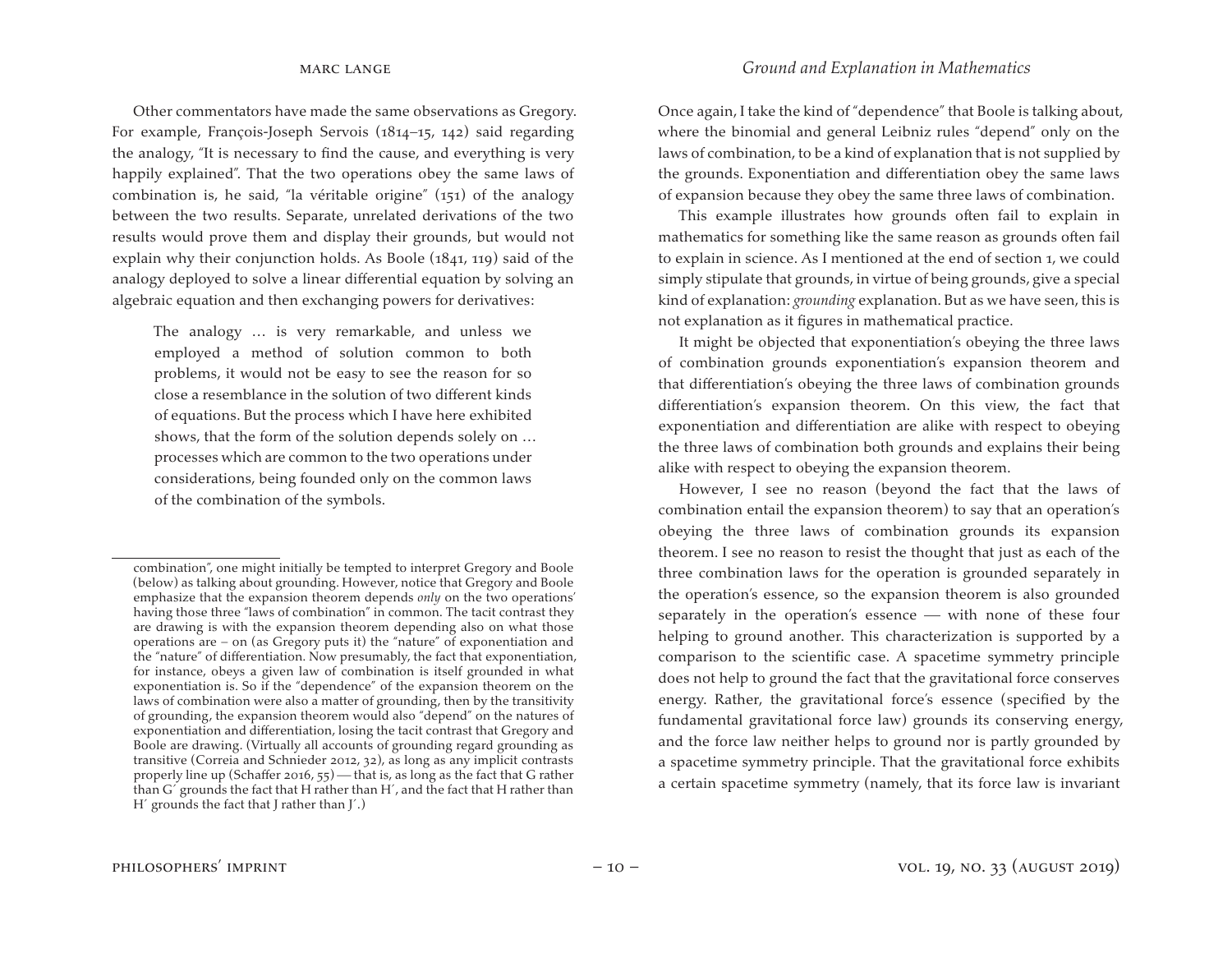under arbitrary time translations) and that it conserves energy are separately grounded in what gravitation is.

Furthermore, set the above argument aside and suppose exponentiation's three laws of combination were grounding exponentiation's expansion theorem and were grounded, in turn, by what exponentiation essentially is  $-$  and similarly for differentiation. Then it would be puzzling (if explanation in mathematics works by supplying information about how a mathematical fact arises from its grounds) why the fact that the two operations are alike with respect to obeying the expansion theorem is not mathematically explained by what exponentiation essentially is and what differentiation essentially is. But I have argued that this is no explanation in mathematical practice.

#### **3. What Makes a Proof Explanatory?**

I have now given several reasons why it is typical for proofs identifying a mathematical result's grounds not to explain why that result holds, whereas an explanatory proof of the same mathematical result fails to identify its grounds. The reasons I have given for this divergence between grounding and mathematically explaining are that proofs identifying the result's grounds can incorrectly depict the result as coincidental, must be pure, and often proceed by brute force. I have also argued that the unification that mathematical explanations frequently reveal, precisely by failing to specify the result's grounds, is similar to the unification that scientific explanations frequently achieve by failing to identify the result's grounds.

In this section, I will approach all of these matters from a different direction: by asking more generally what makes one proof but not another explanatory in mathematics. An account of this difference should account for the differences in explanatory power between the various proofs we have just looked at. A general account of mathematical explanation should also account for whatever tension there may be between a proof's explanatory power and its purity, its proceeding by brute force, or its treating the result it proves as

coincidental rather than unifying that result's various components in the way that certain scientific explanations unify. Of course, a full account of explanation in mathematics goes well beyond the scope of this paper. But a sketch of such an account would support my arguments in the previous section. In addition, the account I will now sketch suggests two further arguments that mathematical theorems are not automatically explained by their grounds. I will give those arguments in section 4.

To motivate my proposed account of mathematical explanation, consider this theorem first proved by d'Alembert:<sup>17</sup>

If the complex number (where *a* and *b* are real) is a solution to  $z^n$ +  $a_{n-1}$   $z^{n-1}$  +  $\dots$  +  $a_o$ = 0 (where the  $a_i$  are real), then *z*'s "complex conjugate"  $\overline{z} = a - bi$  is also a solution.

Why do the solutions of a polynomial equation with real coefficients come in these complex-conjugate pairs? It is easy to prove that they do. First, we can use straightforward calculation to show that we get the same result whether we multiply two complex numbers and then take their complex conjugate or whether we go in the opposite order by taking the numbers' complex conjugates and then multiplying them:

Show that  $\overline{z} \overline{w} = \overline{z} \overline{w}$ :

Let 
$$
z = a + bi
$$
 and  $w = c + di$ . Then  $\overline{z} \overline{w} = (a - bi)(c - di) =$   
\n
$$
ac - bd + i(-bc - ad) = ac - bd - i(bc + ad) = \overline{ac - bd + i(bc + ad)}
$$
\n
$$
= \overline{(a + bi)(c + di)} = \overline{zw}.
$$

Hence,  $\bar{z}^2 = \bar{z}\bar{z} = \bar{z}\bar{z} = \bar{z}^2$ , and likewise for all other powers. Therefore,  $\bar{z}^n + a_{n-1}\bar{z}^{n-1} + ... + a_0 = \bar{z}^n + a_{n-1}\bar{z}^{n-1} + ... + a_0$ . We can likewise use

<sup>17.</sup> I have given this example, along with a more extended defense of the proposal that I am about to make, in Lange (2016).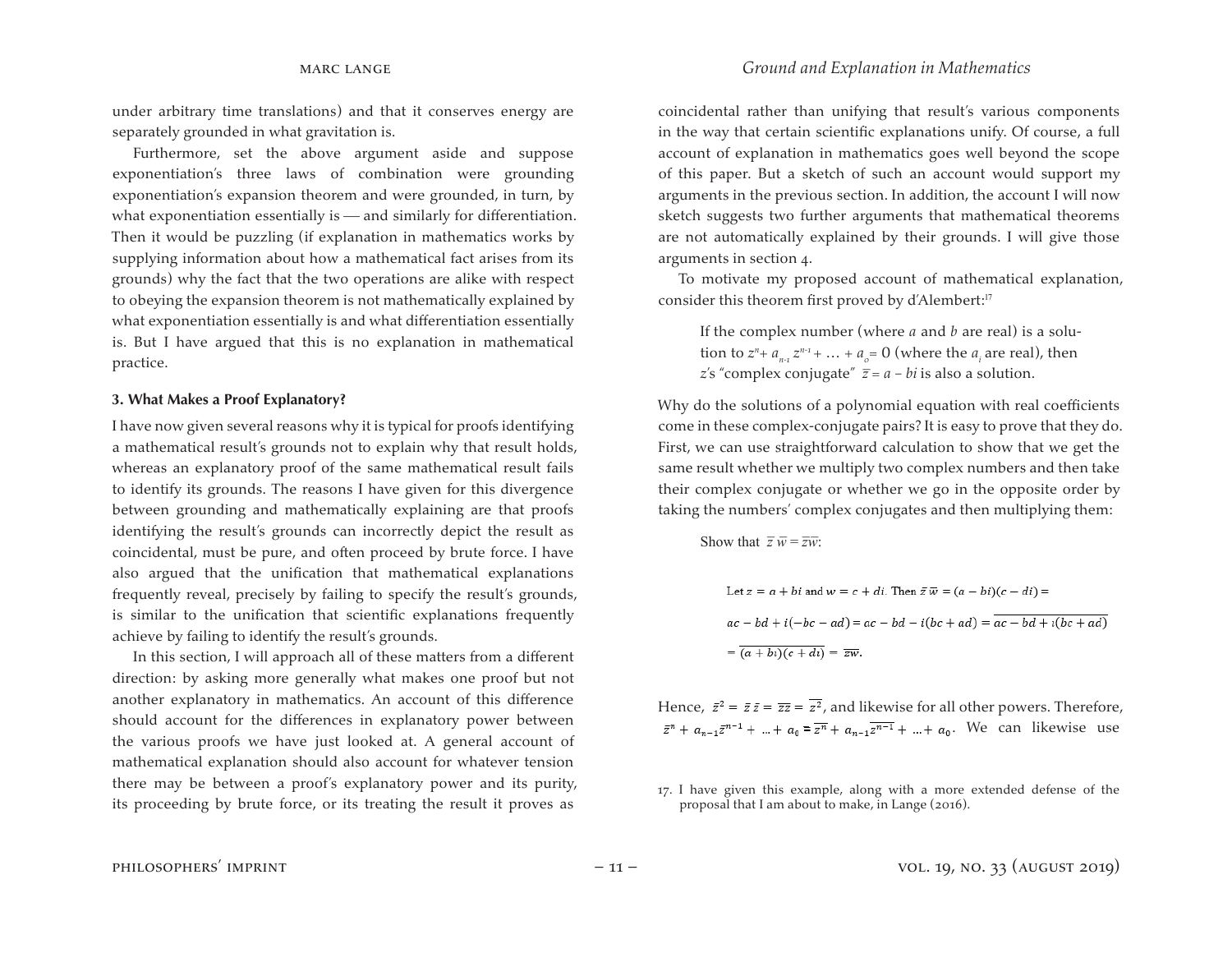direct calculation to show that summation and complex conjugation can be taken in either order:

Show that  $\overline{z} + \overline{w} = \overline{z+w}$ : Let  $z = a + bi$  and  $w = c + di$ . Then  $\bar{z} + \bar{w} = (a - bi) + (c - di) =$  $a + c + i(-b - d) = a + c - i(b + d) = a + bi + c + d$ 

Thus,  $\overline{z^n} + a_{n-1} \overline{z^{n-1}} + ... + a_0 = \overline{z^n + a_{n-1} z^{n-1} + ... + a_0}$ , which equals  $\overline{0}$ and hence 0 if z is a solution to the original equation.

Although we have just proved that the complex conjugate of one solution is another solution, this proof takes a brute-force approach. The theorem's striking feature is that the equation's nonreal solutions come in pairs where one member of the pair can be transformed into the other by the replacement of *i* with –*i*. Why does exchanging *i* for –*i* in a solution leave us with another solution? The proof we just saw depicts this symmetry as just turning out that way when we plug and chug. A derivation of the theorem from a similar symmetry in the original problem is what would *explain why* the theorem holds. That is, an explanation of the theorem would be a proof that exploits the invariance of the set up under the replacement of *i* with –*i*.

The sought-after explanation<sup>18</sup> is that  $-i$  could play exactly the same roles in the axioms of complex arithmetic as *i* plays. Each has the same definition: Each is exhaustively captured as being such that its square equals  $-1$ . There is nothing more to *i* (and to  $-i$ ) than that. Of course, *i* and –*i* are not equal. But they are no different in their relations to the real numbers. Whatever the axioms of complex arithmetic say about one can also be truly said about the other. Since the axioms remain true under the replacement of  $i$  with  $-i$ , so must the theorems  $f$  for example, any fact about the roots of a polynomial with real coefficients. (The coefficients must be real so that the transformation of *i*  into –*i* leaves the polynomial unchanged.) The symmetry expressed by d'Alembert's theorem arises from the same symmetry in the axioms of complex arithmetic.

#### marc lange *Ground and Explanation in Mathematics*

In this example, a proof is explanatory because it exploits a symmetry in the problem — a symmetry of the same kind as initially struck us in the fact being explained. I propose to generalize this diagnosis of why the two proofs of d'Alembert's theorem differ in their explanatory power. Although the symmetry between *i* and –*i* is the feature of d'Alembert's theorem that initially jumped out at us, a result could have some other sort of salient feature. That feature of the result prompts a "why" question that would be answered by a proof deriving that result from a feature of the set up that is similar to the result's salient feature. On this proposal, to ask *why* the result holds is to ask for a proof that exploits a certain kind of feature in the set up: exactly the same kind of feature that stands out in the result. The distinction between proofs that explain and proofs that merely prove exists only when some feature of the result is salient. That feature's salience can privilege some proof as explanatory.<sup>19</sup>

This proposal accounts for the difference in explanatory power between the two proofs (in section 1) of the fact that 7 appears 50,000 times between 1 and 99,999. The striking thing about this fact, as we saw, is that the number of 7's is one-half of 100,000, which is just one more than 99,999. The first proof simply tallied all of the appearances of 7's, and so although it gave the theorem's grounds, it did not derive the theorem by exploiting a feature of the problem ("How many times does 7 appear…?") that is similar to the salient feature of the result. By contrast, the second proof construes the set up so that it is solved by multiplying 100,000 by 5 digits per number divided by 10 options for each digit - that is, by one-half. This proof explains, then, by virtue of tracing the one-half of 100,000 that is the result's striking feature to a similar feature of the set up.

<sup>18.</sup> See Feynman et al*.* (1963, 22−7).

<sup>19.</sup> Obviously, I cannot hope to defend this proposal properly here; see Lange (2016). Even if this proposal is not fully satisfactory as it stands, I hope it shows how a more general account of mathematical explanation could be used to support the previous section's argument that mathematical explanation and grounding typically diverge — and can suggest additional arguments for this conclusion (such as those given in the next section).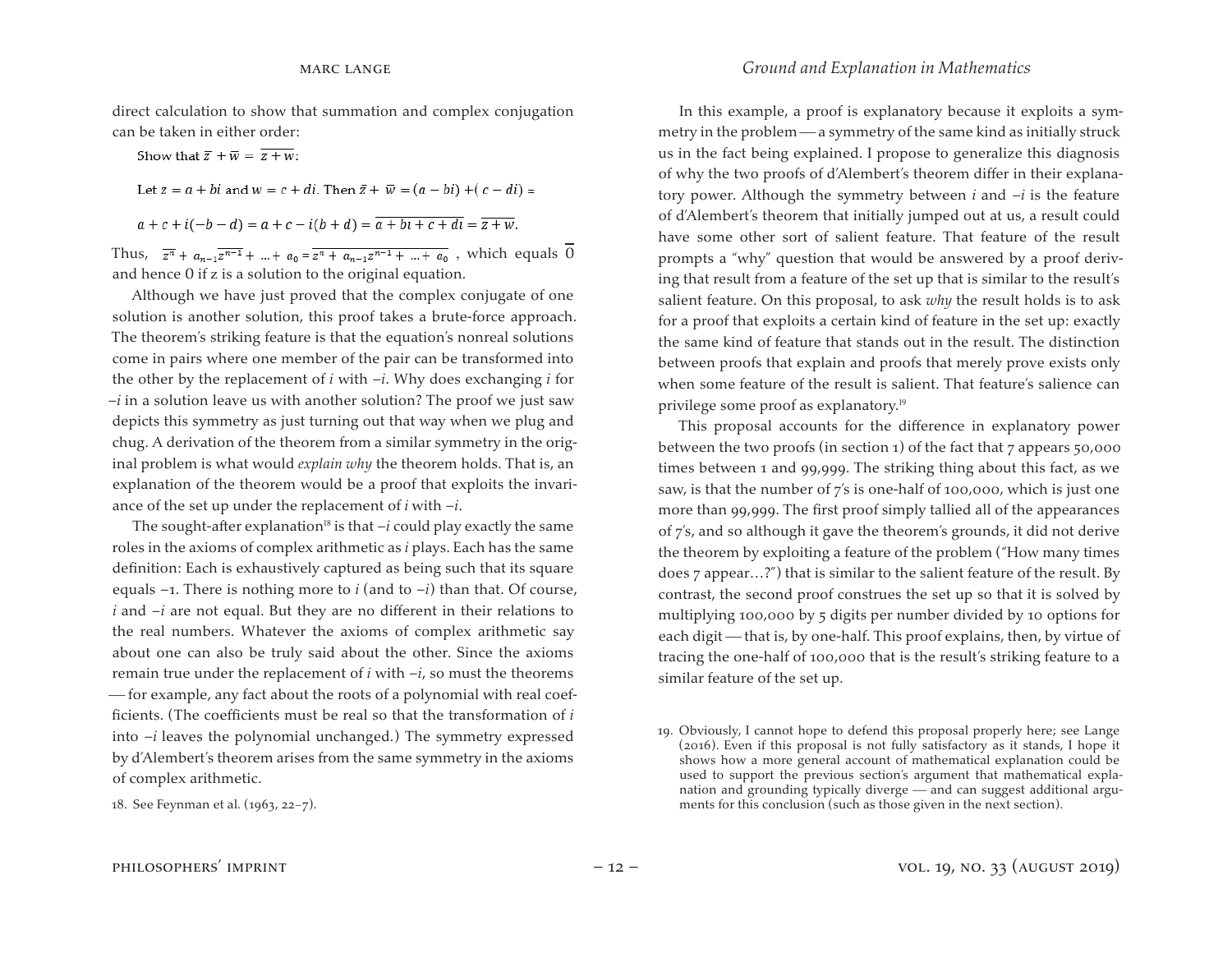The proof identifying this theorem's grounds proceeds by brute force. On this proposal, no brute-force proof is explanatory when the salient feature of the theorem being explained is its symmetry (as in d'Alembert's theorem) or some other such feature that a brute-force proof fails to exploit. A brute-force approach is not selective in its focus; it simply plugs everything in and calculates everything out. By contrast, an explanation must (on this proposal) pick out particular features of the set up that are similar to the result's salient features, tracing the result's salient feature back to them.

This proposal can also account for the difference in explanatory power between the two proofs that the two Taylor series exhibit the same convergence behavior. What strikes us as remarkable about the theorem is that it identifies a feature that is common to the two Taylor series, despite the obvious differences between the two functions. In this context, the point of asking for an explanation is to ask for a proof that treats the two series alike, deriving their convergence behavior in the same way from some other feature that the two functions share. A proof that treats the two series separately, even if it is pure and reveals the theorem's grounds, fails to explain because it fails to derive the two series' convergence behavior in the same way from another feature that the two functions share. By contrast, the proof using the radius of convergence theorem treats the two functions together, deriving their common convergence behavior from another feature that they share namely, that they go undefined somewhere on the unit circle centered at the origin of the complex plane. This proof's impurity allows it to explain why the theorem holds.<sup>20</sup>

20. The case of Desargues' theorem (see notes 9 and  $13$ ) is similar (following Lange 2015a). A brute-force proof using homogeneous coordinates just plugs everything in and turns the meat grinder. By contrast, a striking feature of Desargues' theorem is that it identifies something common to all three of the intersections of the corresponding sides of the two triangles in perspective namely, that each of those intersections falls on the same line. The proof of Desargues's theorem that exits to the third dimension allows the two coplanar triangles in perspective to be the projections of triangles on different planes. The proof derives the similarity among the three pairs of corresponding sides from another such similarity: that in each case, the two

The result's salient feature is that it identifies a property shared by the two series (namely, their convergence behavior). The proof appealing to the radius of convergence theorem is explanatory because in appealing to each series' possessing a singularity on the complex plane's unit circle, this proof exploits a property that is shared by the two series and is thus similar to the result's salient feature.

Likewise, the striking thing about the theorem concerning exponentiation and differentiation, as Leibniz and Bernoulli remarked, is that it identifies a respect in which the two operations are similar. Therefore, proofs that treat the two operations separately fail to explain why exponentiation and differentiation are alike in this respect. By contrast, the theorem is explained when the similarity it displays is derived uniformly from another similarity between exponentiation and differentiation — namely, that they obey the same three "rules of combination".

In this way, the proposal I have sketched concerning the source of a proof's explanatory power accounts for the way that a proof's having explanatory power may fail to require its purity, may be precluded by its taking a brute-force approach, and may be undercut by its treating the result it proves as coincidental (instead of unifying that result's various components in the same manner as certain scientific explanations do). This proposal thus accounts for the divergence that we have seen between grounding and mathematically explaining.

On this account, a proof deriving the theorem from its grounds may explain, but its specifying the theorem's grounds would then be incidental to its explanatory power. It would derive its explanatory power not by virtue of tracing the theorem to its grounds, but rather by virtue of tracing the theorem to a feature of the set up that is like the theorem's salient feature.

corresponding sides are projections of lines on the *same* two planes — which must intersect in a line. Although the proof exiting to the third dimension is impure, it explains by showing how the theorem's salient feature arises from a similar salient feature in the set up.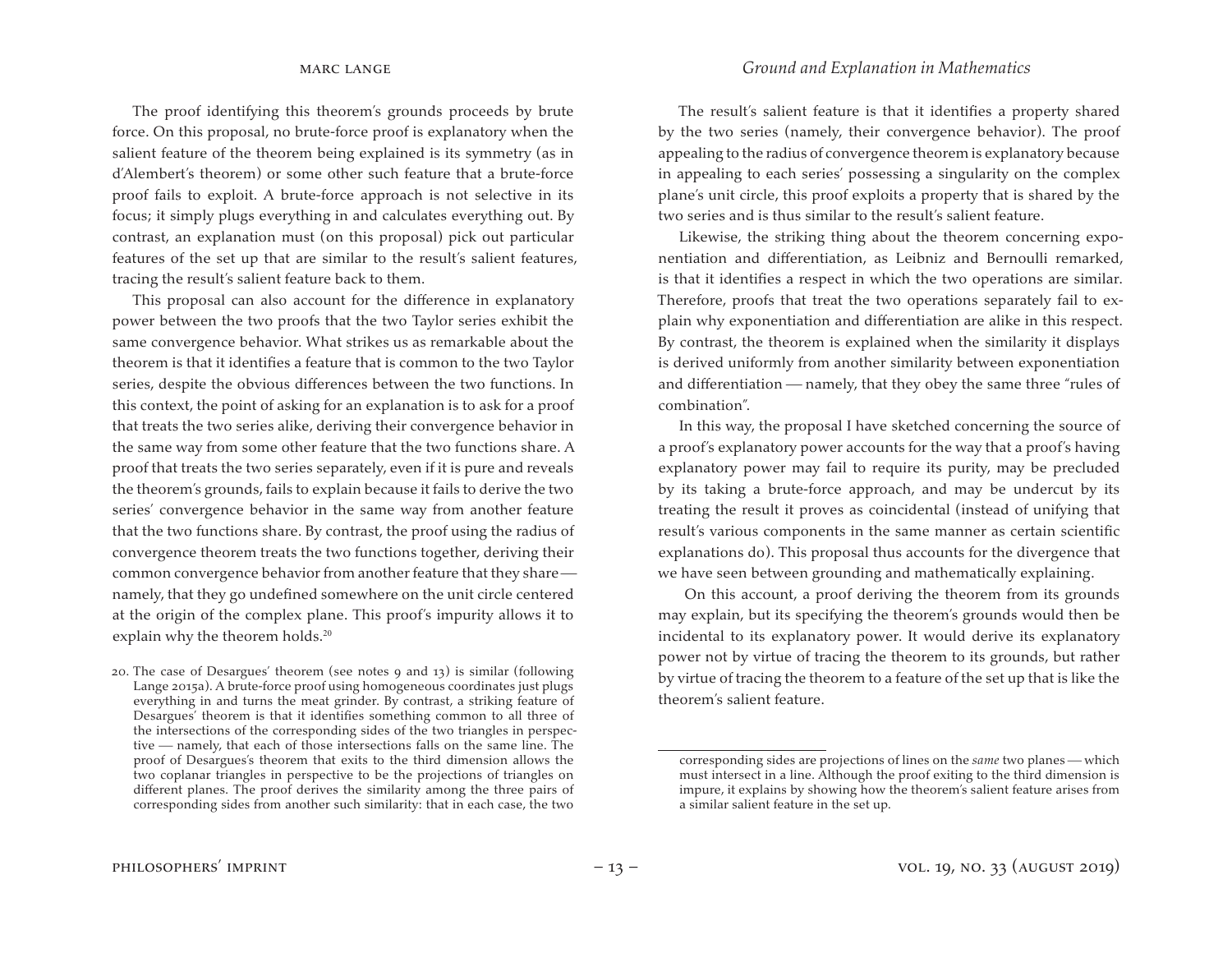#### marc lange *Ground and Explanation in Mathematics*

#### **4. Two Further Arguments that Grounds do not Explain.**

The account of mathematical explanation I have just sketched suggests two further arguments for the view that mathematical theorems are not automatically explained by their grounds.

According to the account I have just sketched, if a mathematical result exhibits no striking feature at all, then there is nothing that its explanation over and above its proof would amount to. In other words, there is nothing that it would mean to ask why the result holds, over and above asking for a proof of the result. Likewise, the account entails that a mathematical result exhibiting some striking feature may have no proof exploiting a similar feature of the setup, in which case the result has no mathematical explanation.

These consequences of the proposed account seem correct. Mathematicians who are trying to explain why a given theorem holds, prompted by the theorem's exhibiting some striking feature, routinely acknowledge that the theorem may in fact have no proof that explains why it holds. For example, after asking why the two Taylor series I discussed earlier have the same convergence behavior, despite the stark differences between the two functions, Spivak (1980, 482) says, "Asking this sort of question is always dangerous, since we may have to settle for an unsympathetic answer: it happens because it happens that's the way things are!" (Of course, he goes on to point out, "In this case there does happen to be an explanation ..." — namely, involving the impure proof appealing to the radius of convergence theorem.)<sup>21</sup>

However, if a mathematical theorem were automatically explained by its grounds, then every theorem, no matter how pedestrian, would have an explanation. This seems contrary to mathematical practice. It would make Spivak incorrect in acknowledging that a given theorem having a salient feature might turn out to have no explanation.

I will conclude this paper by describing how the previous section's account of explanatory proofs supplies yet another argument for the view that a theorem's grounds do not generally explain why it obtains. This argument emphasizes the role that the proposed account assigns to the *salience* of some feature possessed by the given theorem.

On this account, whether a given proof qualifies as explanatory (indeed, whether there is any distinction between explanatory and non-explanatory proofs of some theorem) depends on some feature(s) of the theorem being salient. For example, when we encountered d'Alembert's theorem (in section 3), its salient feature was the symmetry between *i* and –*i* that it identifies in the solutions to polynomial equations. The salient feature of the theorem concerning exponentiation and differentiation (in section 2) was its revealing a respect in which the two operations are alike. The salient feature of the theorem (in section 1) that 7 appears 50,000 times in a list of the numbers from 1 to 99,999 is that 50,000 is half of 100,000, which is nearly 99,999.

Which feature of a theorem is salient (and whether it has any salient feature at all) depends on the context. Indeed, as the conversational context shifts, a feature that had been salient can retreat into the background as a new feature becomes salient. My account predicts that when that happens, there may be a corresponding shift in which proof (if any) qualifies as explanatory.

This prediction is borne out in mathematical practice. Let's look at an example.<sup>22</sup>

Ask your friends to select any two numbers and to insert one in the first row and the other in the second row of the following table:

22. I discussed this example in Lange 2016 to make a different point.

<sup>21.</sup> Gale (1991, 41) also acknowledges that a theorem, although proved, need not have an *explanatory* proof.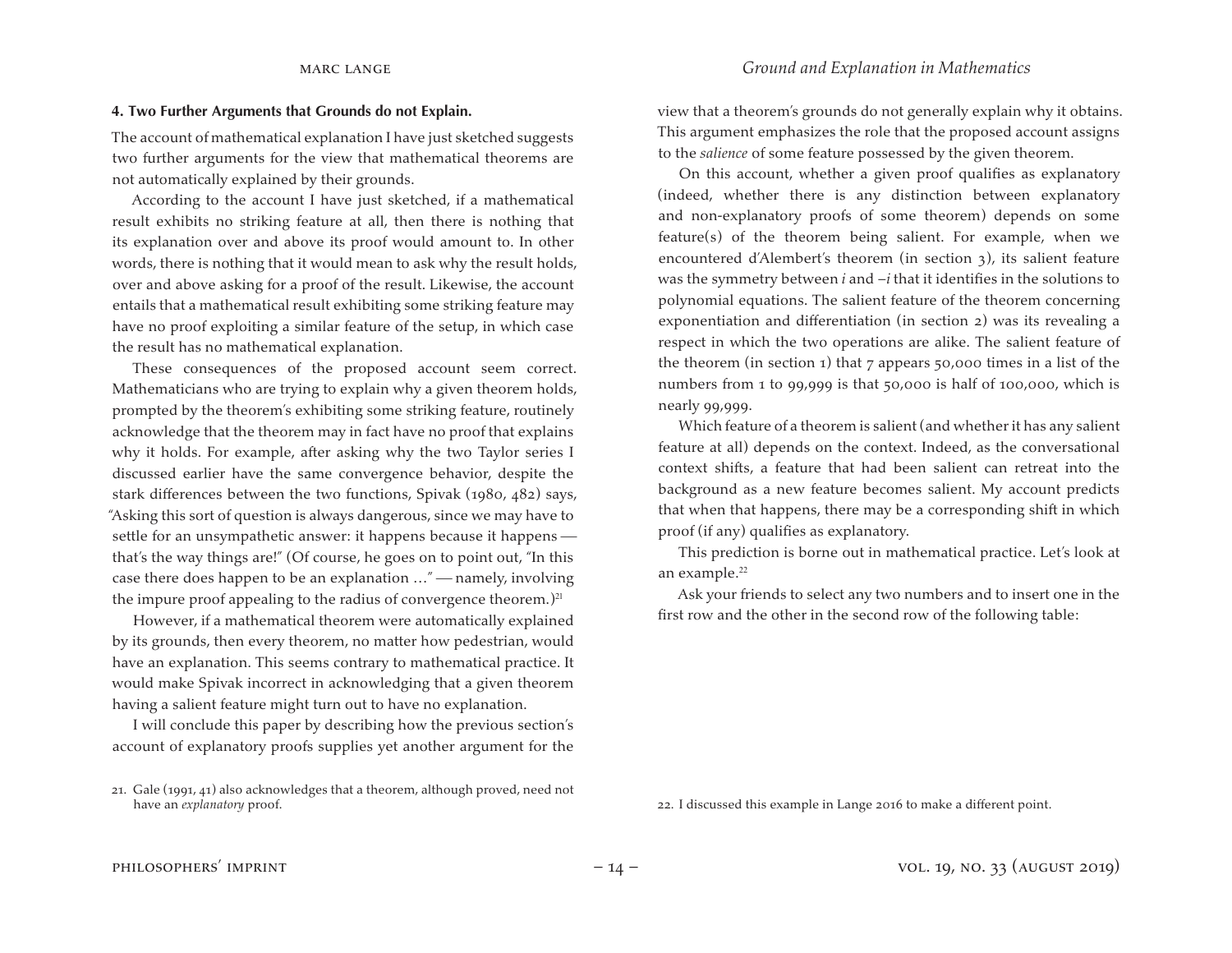| 1.               |  |
|------------------|--|
| $\overline{2}$ . |  |
| 3.               |  |
| $\overline{4}$ . |  |
| 5.               |  |
| 6.               |  |
| 7.               |  |
| 8.               |  |
| 9.               |  |
| 10.              |  |
| total            |  |

Then ask your friends to complete the table by inserting the sum of those two rows in row  $3$ , the sum of rows  $2$  and  $3$  in row  $4$ , and so forth through row 10  $-$  and, finally, to compute the grand total by summing all of the numbers in rows 1 through 10. While your friends are furiously completing the table, you look over their shoulders until they fill in row 7. Then you simply take that entry, multiply it by 11 in your head, and boldly announce the grand total long before they reach it. Here, for example, is the completed table when the two initial numbers are 4 and 7.

| 1.               | $\overline{4}$ |
|------------------|----------------|
| $\overline{2}$ . | 7              |
| 3.               | 11             |
| 4.               | 18             |
| 5.               | 29             |
| 6.               | 47             |
| 7.               | 76             |
| 8.               | 123            |
| 9.               | 199            |
| 10.              | 322            |
| total            | 836            |

#### marc lange *Ground and Explanation in Mathematics*

To see if your success was just a fluke, your friends may ask you to perform your feat beginning with different numbers (and even with fractions or negative numbers). Eventually, you will divulge your secret: that for any initial two numbers, the grand total equals 11 times the entry in row 7. Your audience will presumably then want to know *why* this theorem holds. In this sort of context, the theorem's salient feature is obviously that it allows your trick to work for any two initial numbers. In asking why the trick works, your audience wants to know whether this similarity among the theorem's cases is a coincidence or not. In other words, your audience is interested in a proof that deduces this feature that is common to all of the cases from some other feature that is common to them all. That is the point in asking *why* the theorem holds.

In asking why the theorem holds, the members of your audience are demanding the kind of proof that books of mathematical "magic" standardly present as explaining why the trick works. The following explanation comes from Gardner's *Mathematical Circus* (1979, 101−104, 167−168). The trick's explanation is that in any table, the two initial numbers *x* and *y* generate a "generalized Fibonacci sequence" on the subsequent rows:  $x$ ,  $y$ ,  $x + y$ ,  $x + 2y$ ,  $2x + 3y$ , .... Gardner displays this sequence in the following table:

| 1.    | $\mathbf{x}$ |
|-------|--------------|
| 2.    | у            |
| 3.    | $x + y$      |
| 4.    | $x + 2y$     |
| 5.    | $2x + 3y$    |
| 6.    | $3x + 5y$    |
| 7.    | $5x + 8y$    |
| 8.    | $8x + 13y$   |
| 9.    | $13x + 21y$  |
| 10.   | $21x + 34y$  |
| total | $55x + 88y$  |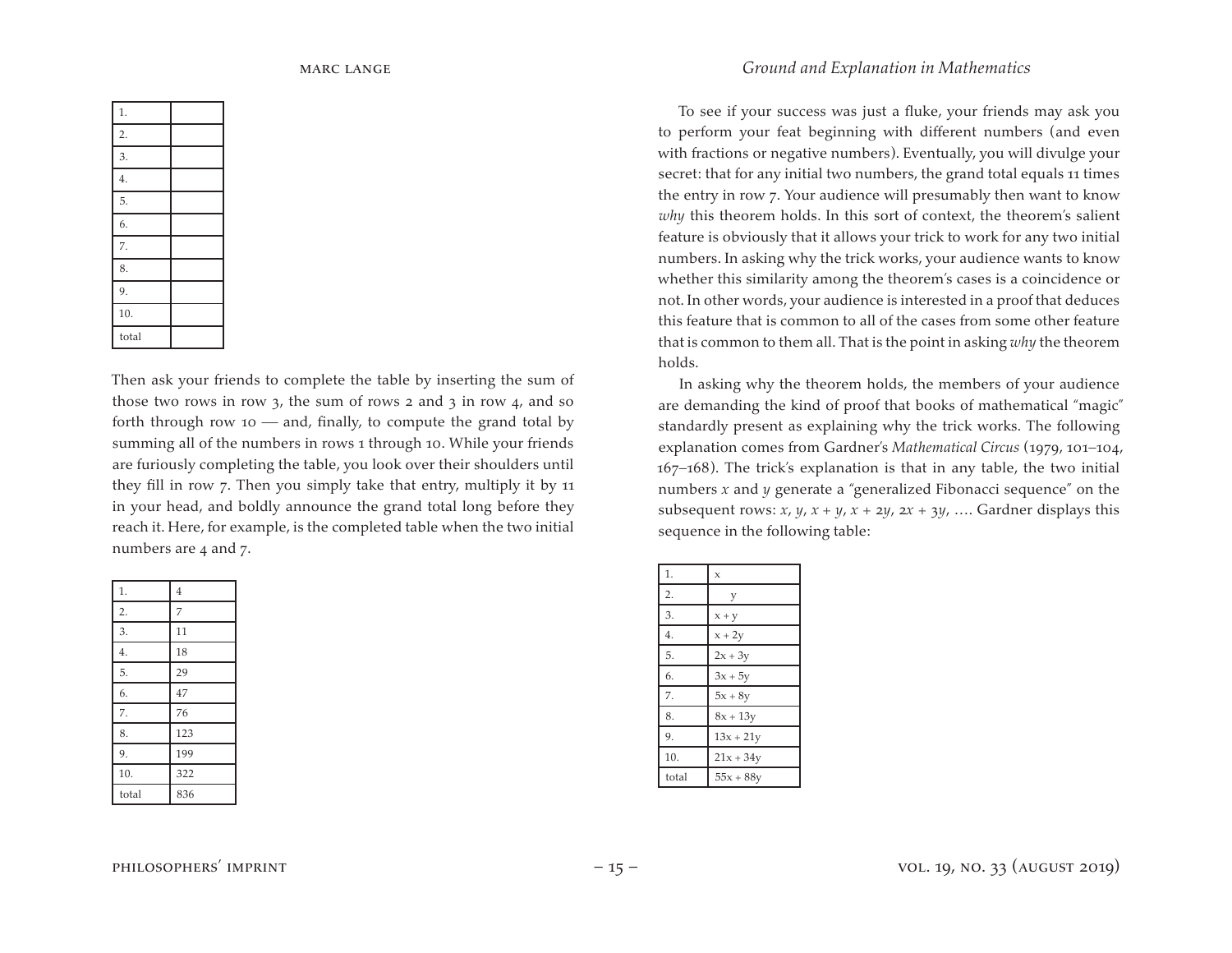As Gardner's table proves, the sum of the first 10 members in any such sequence is 55*x* + 88*y*, which is 11 times the 7th member of the sequence  $(5x + 8y)$ . This "common proof" covering all cases alike makes it no mathematical coincidence that the trick works in any possible case. The proof unifies all the cases falling under the theorem.

Now for the shift in context. Looking at Gardner's table, we think of the *x*'s as forming one sequence and the *y*'s as forming another, separate sequence. We recognize that the coefficients of the *x* terms in lines 3 through 10 are the first eight members of the Fibonacci sequence and the coefficients of the *y* terms in lines 2 through 10 are the first nine members. So Gardner's explanation reveals that the result's holding on the *x*-side consists of the sum of the first 8 Fibonacci numbers plus 1 equaling 11 times the fifth Fibonacci number (line 7's *x*-coefficient). The result's holding on the *y*-side consists of the sum of the first nine Fibonacci numbers equaling 11 times the sixth Fibonacci number (line 7's y-coefficient). In other words (where F<sub>i</sub> is the i<sup>th</sup> Fibonacci number):

$$
F_1 + F_2 + \dots + F_8 + \mathbf{1} = \mathbf{11} F_5
$$
  

$$
F_1 + F_2 + \dots + F_9 = \mathbf{11} F_6
$$

In the wake of Gardner's explanation, the context has shifted; a different feature of the theorem has become salient. Having proved the theorem by using the table filled in with *x*'s and *y*'s so as to give a common proof for every instance of the theorem, we now find ourselves considering the original result as having two components: an *x*-result and a *y*-result. The salient feature is now that the *x*-sum works out so that the coefficient in the grand total is 11 times the coefficient on the seventh line and that the *y*-sum works out in the very same way. The result's salient feature is now that the *x*- and *y*-sums are alike in this respect. This feature could not *originally* have been the result's salient feature, since we could not originally have decomposed the theorem into *x*- and *y*-results; we could do that only after having Gardner's explanation.

In this new context, a proof explaining why the theorem holds has to treat the result's *x*- and *y*-components alike, deducing each in the same way from a feature they share. Such a proof must show that the above two equations concerning the Fibonacci sequence are no coincidence have a common proof. Gardner's original explanation cannot do that, since it treats the *x*-sum separately from the *y*-sum. So it does not explain in the new context.

This shift is visible in the mathematics literature. For instance, one textbook (Benjamin and Quinn 2003, 30–31) begins by presenting the trick under the title "A Magic Trick", indicating the kind of proof that would be explanatory (namely, one revealing it to be no coincidence that the trick succeeds for any *x* and *y*). The book then gives Gardner's proof, commenting that "[t]he explanation of this trick involves nothing more than high school algebra". However, once the table decomposes the result into the *x*- and *y*-components, a previously unrecognized feature of the result becomes salient. The textbook records that the given explanation cannot help raising "why" questions it cannot answer, remarking: "… the total of Rows 1 through 10 will sum to 55*x* + 88*y*. As luck would have it, (actually by the next identity), the number in Row 7 is 5*x* + 8*y*" (Benjamin and Quinn 2003, 30–31). The result's *x*- and *y*-components are the above two equations regarding the first eight and first nine Fibonacci numbers, and the proof depicts these equations as if their jointly holding were a matter of "luck," having no common proof: a mathematical coincidence. But it is no coincidence as the textbook foreshadowed by saying "actually, by the next identity".

That "next identity" concerns Fibonacci numbers. To explain why the two equations hold, think of the Fibonacci sequence as *doubly* infinite. With  $F_1$  = 1 and  $F_2$  = 1, it follows that  $F_0 = 0$ ,  $F_1 = 1$ , etc. Note that  $F_1$  and  $F_0$  are the *x*-coefficients in lines 1 and 2 of Gardner's table. So the following equations capture the *x*- and *y*-sides, respectively:

$$
F_1 + F_0 + \dots + F_8 = \text{11 } F_5
$$
  

$$
F_0 + F_1 + \dots + F_9 = \text{11 } F_6
$$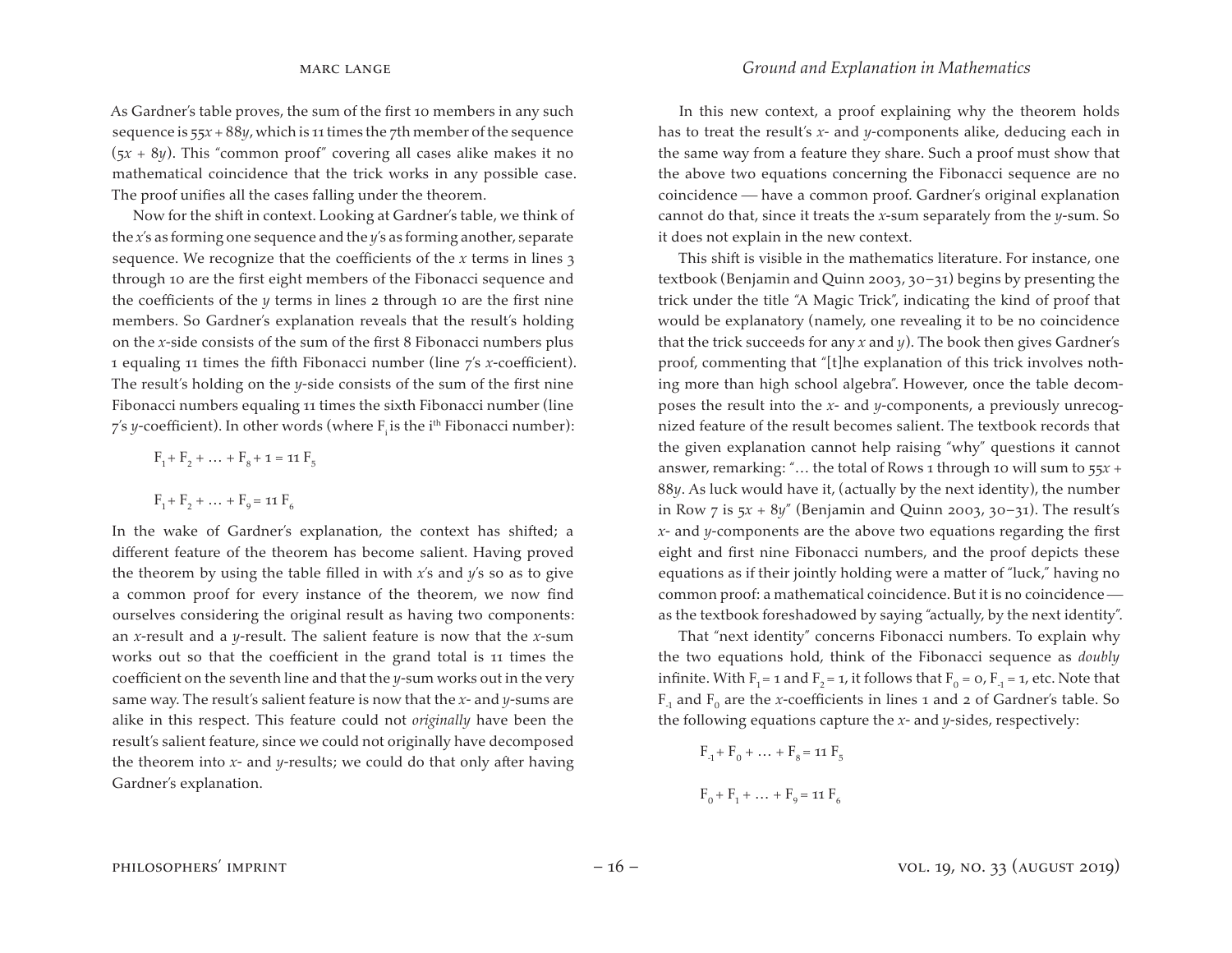This pair is no coincidence. The two equations can be given the same  $proof$  a proof that for any 10 consecutive members of the doublyinfinite Fibonacci sequence, their sum equals 11 times the seventh member in the sum. (I relegate the boring proof to an endnote.<sup>23</sup> It gives the same treatment to every 10-term segment of the doublyinfinite Fibonacci sequence.)

In virtue of this common proof, it is no coincidence that the *x*- and *y*-sides in Gardner's table both make the trick work. The trick's *x*- and *y*-components both work because of another feature they share: Each involves the sum of ten consecutive members of the doubly-infinite Fibonacci sequence. So (on section  $3$ 's account) this proof explains why the trick works, when this "why" question is asked in a context where the trick's salient feature is that the *x*- and *y*-sides have something in common. The proof explains by tracing that similarity to another feature that the two sides share.

This example illustrates how a shift in context can alter what it takes for a proof to be explanatory. A proof's explanatory power depends on the salience of particular features of the theorem being explained, and their salience is context-dependent. By contrast, a theorem's ground is not context dependent.<sup>24</sup> A theorem's truth-makers remain its truth-

- 23. For any integer *n*,  $F_{n+1} + F_{n+2} + F_{n+3} + F_{n+4} + F_{n+5} + F_{n+6} + F_{n+7} + F_{n+8} + F_{n+9} + F_{n+10}$  $= 2F_{n+3} + 2F_{n+4} + 2F_{n+5} + 0F_{n+6} + F_{n+7} + 2F_{n+8} + 2F_{n+9}$  $= 4F_{n+5} + 3F_{n+7} + 4F_{n+8}$  $= 4F_{n+5} + 4F_{n+6} + 7F_{n+7}$  $=$  11  $F_{n+7}$
- 24. As I mentioned in note 16, some grounding theorists (e.g., Schaffer 2016) regard grounding as contrastive: the fact that G *rather than G*´ grounds the fact that H *rather than H*´. Such contrastive grounding facts are not contextdependent, but the relevant contrast to H may differ in different contexts and remain implicit. So (as a referee has suggested) the fact that H grounds G may be context-dependent: true for one implicit, context-dependent contrast and false for another.

makers however the context may shift.<sup>25</sup> This suggests that grounding and explaining in mathematics are fundamentally distinct.

#### **References**

Benjamin, Arthur T., and Jennifer J. Quinn 2003. *Proofs that Really Count*. Washington DC: Mathematical Association of America.

Bigelow, John 1988. *The Reality of Numbers*. Oxford: Clarendon.

- Boole, George 1841. On the integration of linear differential equations with constant coefficients.*Cambridge Mathematical Journal* 2: 114−119.
- Correia, Fabrice and Benjamin Schnieder 2012. Grounding: An opinionated introduction. In Correia and Schnieder (eds.), *Metaphysical Grounding*. Cambridge: Cambridge University Press, pp. 1−36.
- D'Alessandro, William 2018. Arithmetic, set theory, reduction and explanation. *Synthese* 195 (11): 5059−5089.

However, although the explanandum in a mathematical explanation may involve a (tacit) contrast, the context-dependence of this contrast is insufficient to account for the context-dependence of mathematical explanation: The (context-dependent) salience of some feature of the explanandum is

something over and above any (context-dependent) contrast to the explanandum. Although in some cases, a contrast renders a feature of the explanandum salient, we can introduce a contrast even to some pedestrian mathematical theorem without rendering any of its features salient. There then remains nothing that it would be to explain why that theorem holds. Furthermore, even under a fixed contrast to the explanandum, a shift in context can shift which of its features is salient. For instance, in asking why Gardner's mathematical trick works, we presumably mean to ask why it works for *all* initial numbers *x* and *y* rather than for only *some* (or for *none*). This contrast is not enough to pick out whether we seek a proof that treats every *x*,*y* pair alike or a proof that treats the *x*- and *y*-sums alike. Even a proof that does neither would rule out the contrasting alternative to the trick's always working, despite failing to explain (in any of these contexts) why the trick works.

<sup>25.</sup> The ground of the fact that the *x*- and *y*-sides of Gardner's table both work out may be that for any 10 consecutive members of the doubly-infinite Fibonacci sequence, their sum equals 11 times the seventh member in the sum. In that case, perhaps one of the explanations of the mathemagic trick supplies the grounds of the trick's success. (An account of mathematical facts' grounds would have to say whether the regularity regarding every 10-member Fibonacci sequence is grounded in facts about individual 10-member sequences.) Nevertheless, that proof does not acquire its explanatory power from supplying the grounds of the trick's success  $-$  since in a different context, the ground remains but the proof lacks explanatory power.